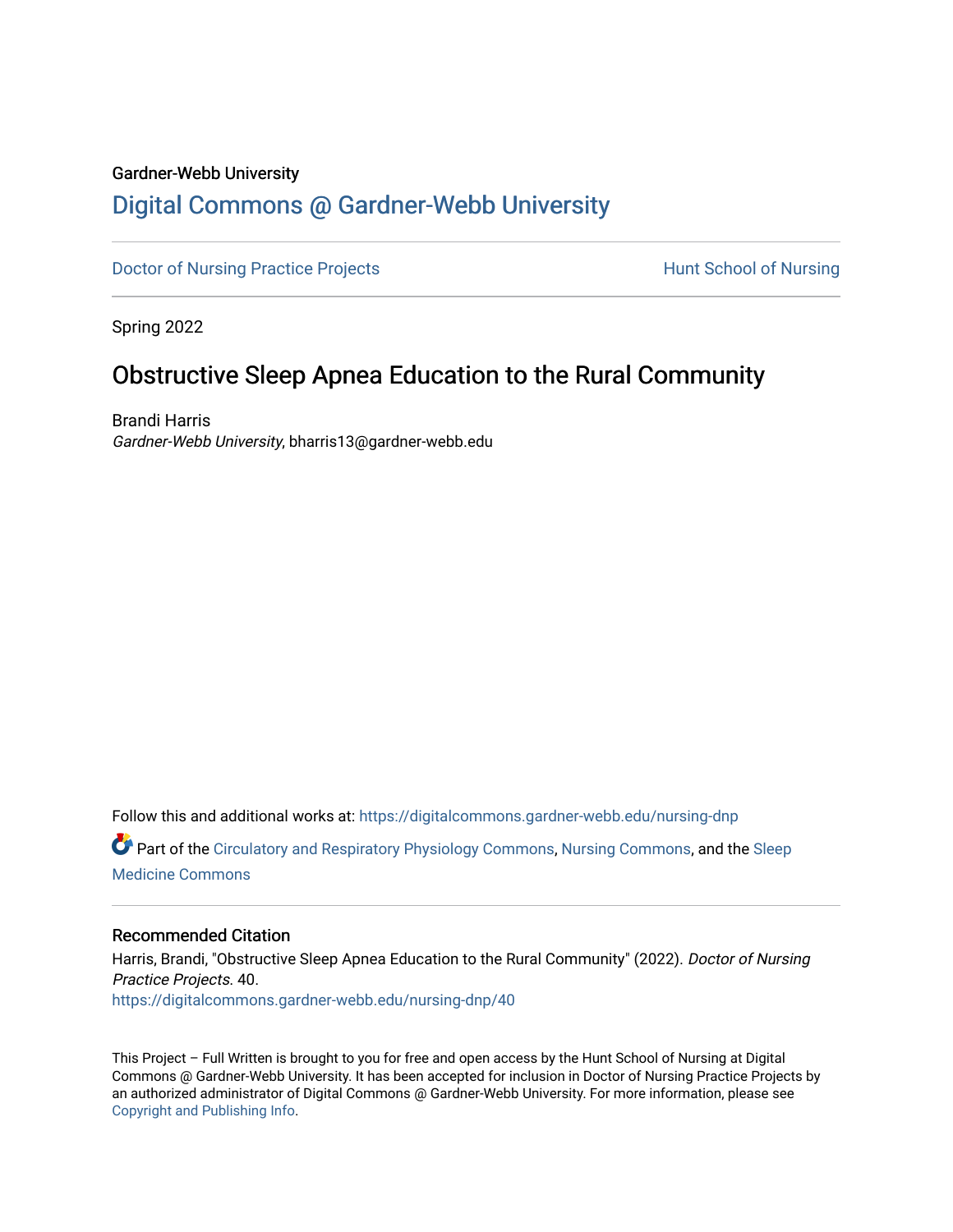# **Obstructive Sleep Apnea Education to the Rural Community**

by

Brandi Harris

A project submitted to the faculty of Gardner-Webb University Hunt School of Nursing in partial fulfillment of the requirements for the degree of Doctor of Nursing Practice

2022

Boiling Springs, NC

Submitted by: Approved by:

Brandi Harris, BSN, RN, RN-BC Dr. Ashley Isaac-Dockery, DNP, ANP-BC

04/08/2022 04/08/2022

Date Date Date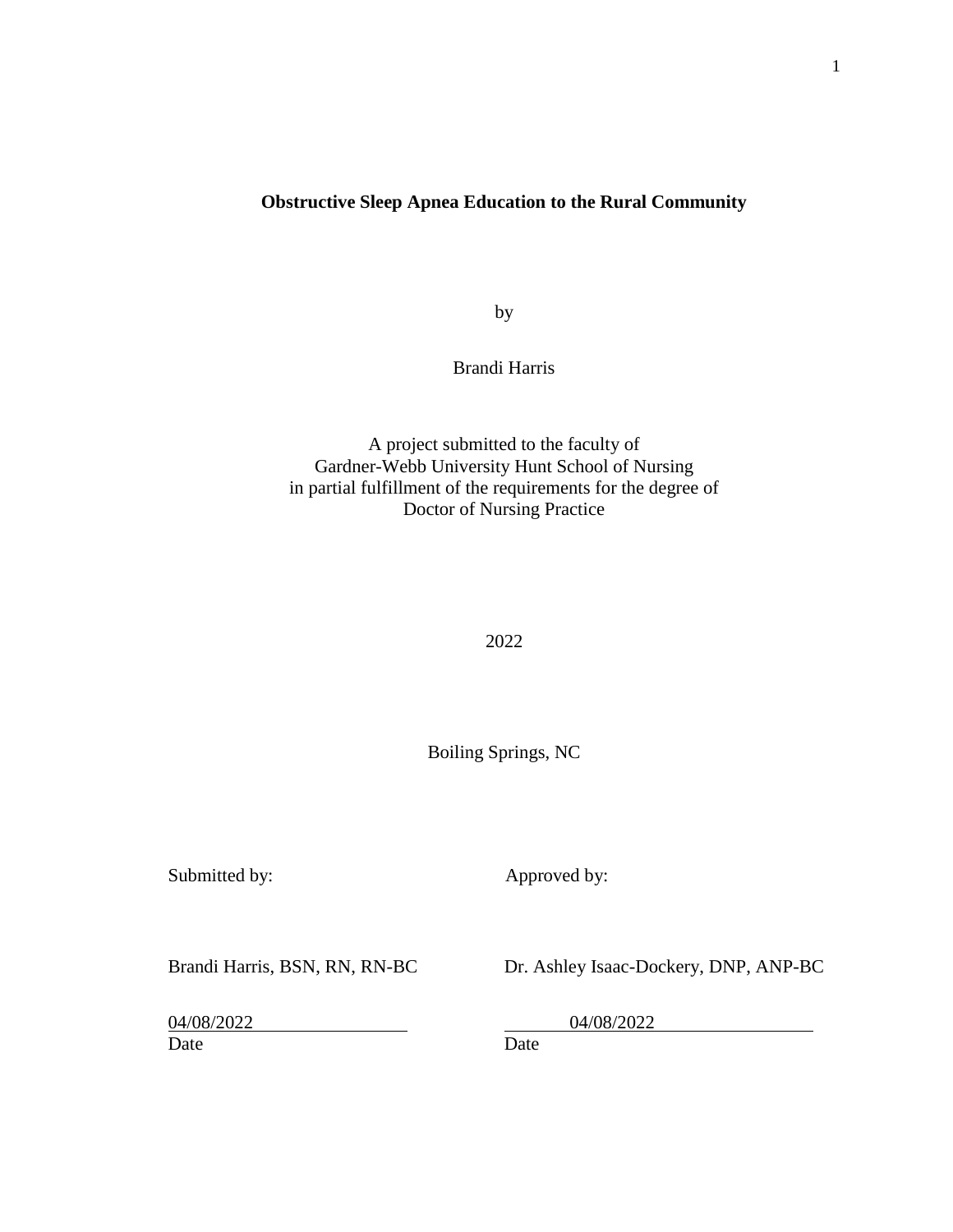#### **Abstract**

Many residents of rural communities remain undereducated and unaware of diseases and disorders to which individuals are subjected or have increased risks. Obstructive sleep apnea (OSA) affects approximately 22 billion Americans and of those affected, nearly 80% remain undiagnosed and untreated (Nagappa et al., 2015). Victims of the sleep disorder fail to acknowledge signs and symptoms of obstructive sleep apnea and may be oblivious to the etiology, risk factors, symptoms, and pathophysiology of the disorder. Providing education to residents within a rural community in the north-central part of North Carolina improved community members understanding of OSA, which further leads to community members pursuing examination by a healthcare provider, resulting in expedient diagnosis and treatment.

*Keywords:* obstructive sleep apnea, obstructive sleep apnea education, obstructive sleep apnea information, obstructive sleep apnea in rural communities, obstructive sleep apnea complications, sleep disorder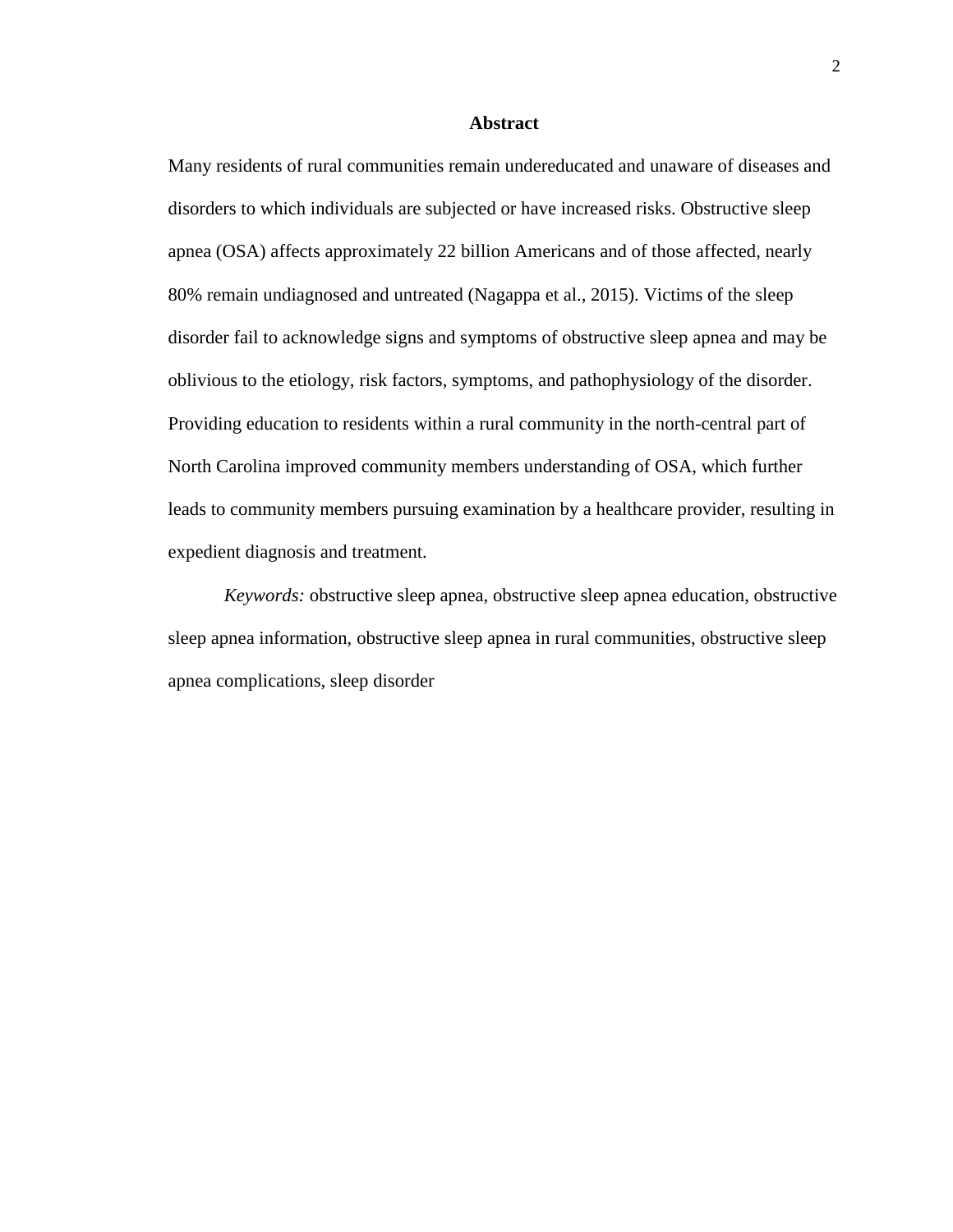#### **Acknowledgements**

Wow!! The last 3 years have flown by, time is truly a thief. Attending graduate school was an intimidating, rewarding adventure. I have learned so much in the last 3 years and I will never regret my decision of furthering my education. I thank the Lord above for allowing me the patience and the strength necessary to work full-time, mom full-time, and be a full-time student. There were many tears shed and thoughts that I would not make it, yet here I am graduating. I am a Doctor of Nursing practice, a family nurse practitioner! I have been shown such mercy and support by family and friends that have provided me with wisdom, strength, and sanity throughout this program. I am forever indebted to my professors for providing me with the knowledge and skill required to grow as a person and become an effective, successful nurse practitioner. Three years of trials and tribulations, and you all kept me grounded and focused. A huge thank you to my project chair, Dr. Isaac-Dockery, from the bottom of my heart for all your guidance and patience. Thank you for the many words of encouragement and the often, "do not panic, you will be fine." If not for you, I would have not finished this project or program. Thank you, mama, for being a call away, listening to my complaints, helping me through my moments of panic, and giving me reassurance that I can do this, I love you. Daddy, my #1 fan, I appreciate the love and encouragement through texts and calls, you never doubted me, I love you. Meredith and Wesley, I would not have made it through without you. Thank you for graciously offering your time to care for the baby and children to allow me to complete assignments and study, ensuring I meet deadlines. You are always so sincere, and I cannot imagine life without my perfect in-laws, I love you guys! My children Kylie, Hudson, and Kallum, mama did it and all for you guys. I am sorry for the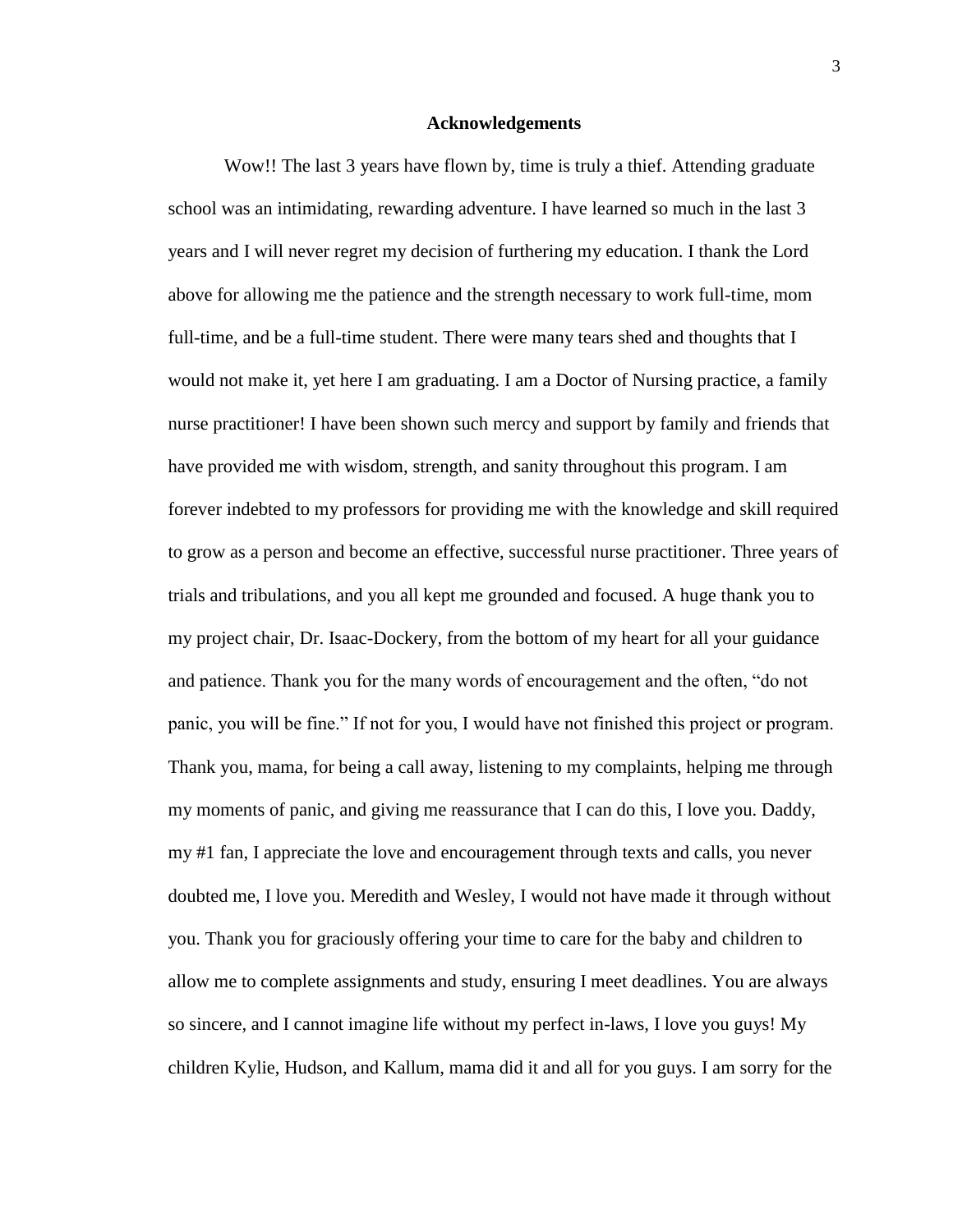playtimes I missed, the constant adjustments in schedules, missing out on kisses and cuddles, and shutting myself away. Kylie, my sweet baby girl, thank you for always offering to help with your brothers and constantly trying to help, I love you most. Hudson and Kallum, I missed many opportunities to play, but I promise to make it all up. Thank you, boys, so much for all the love, I love you so much! Lastly and certainly not least, John, we did it, we finally made it through. Our lives are forever changed. You have been such an amazing husband! You picked up my slack and did the job of two parents. You endured my crazy, my screams, my cries, and my stress, never walking away. I will forever cherish the hugs, the wiping of my tears, intervening when I need a break, and allowing me to pursue a new career in health care. I love you forever and promise this is it, no more school. I am indebted to so many, and I am so grateful for the love and endless support you all have showered me with during these last three years. I am eager to begin my new journey as a provider and look forward to demonstrating the values, morals, and competencies acquired at Gardner-Webb University!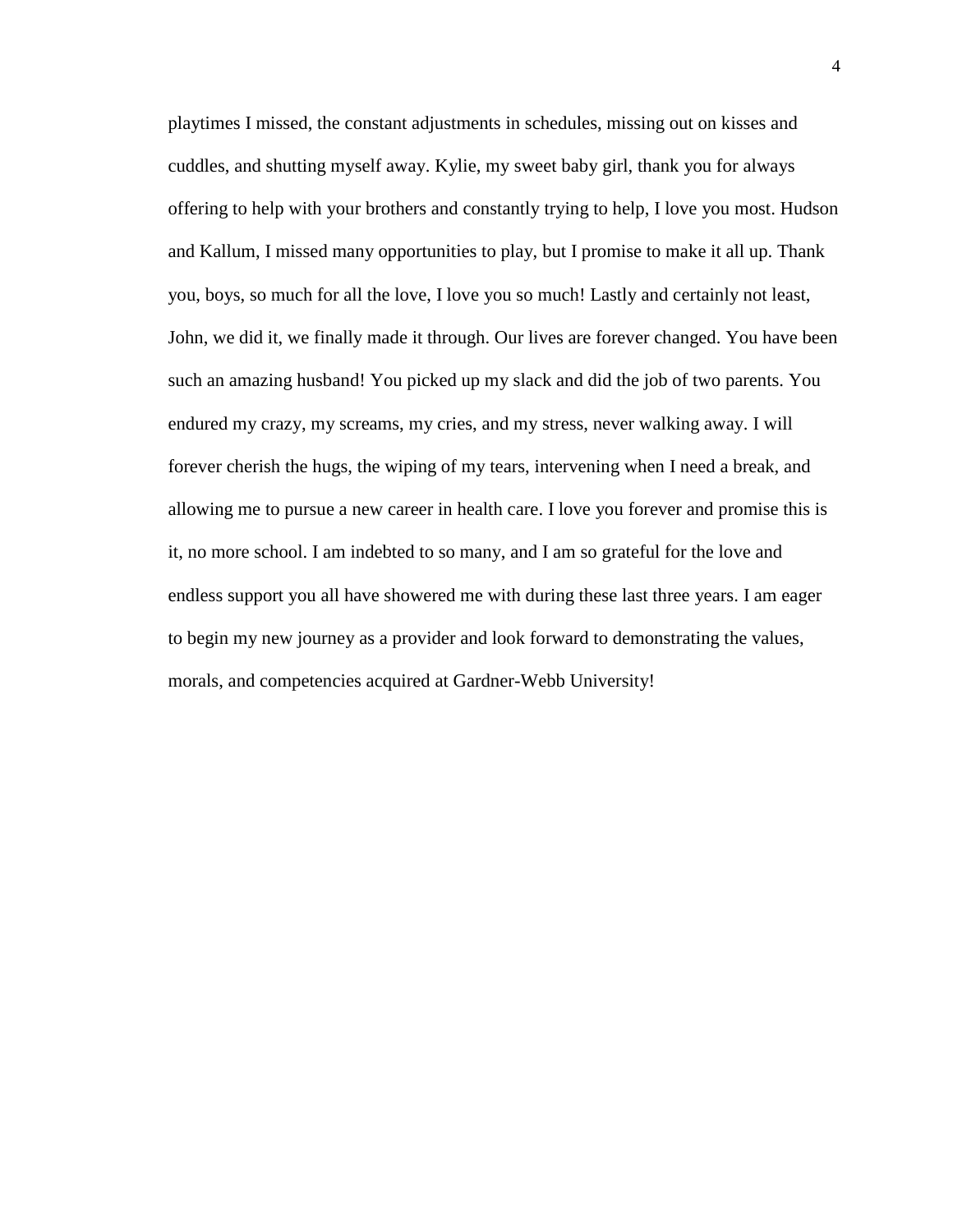# **Table of Contents**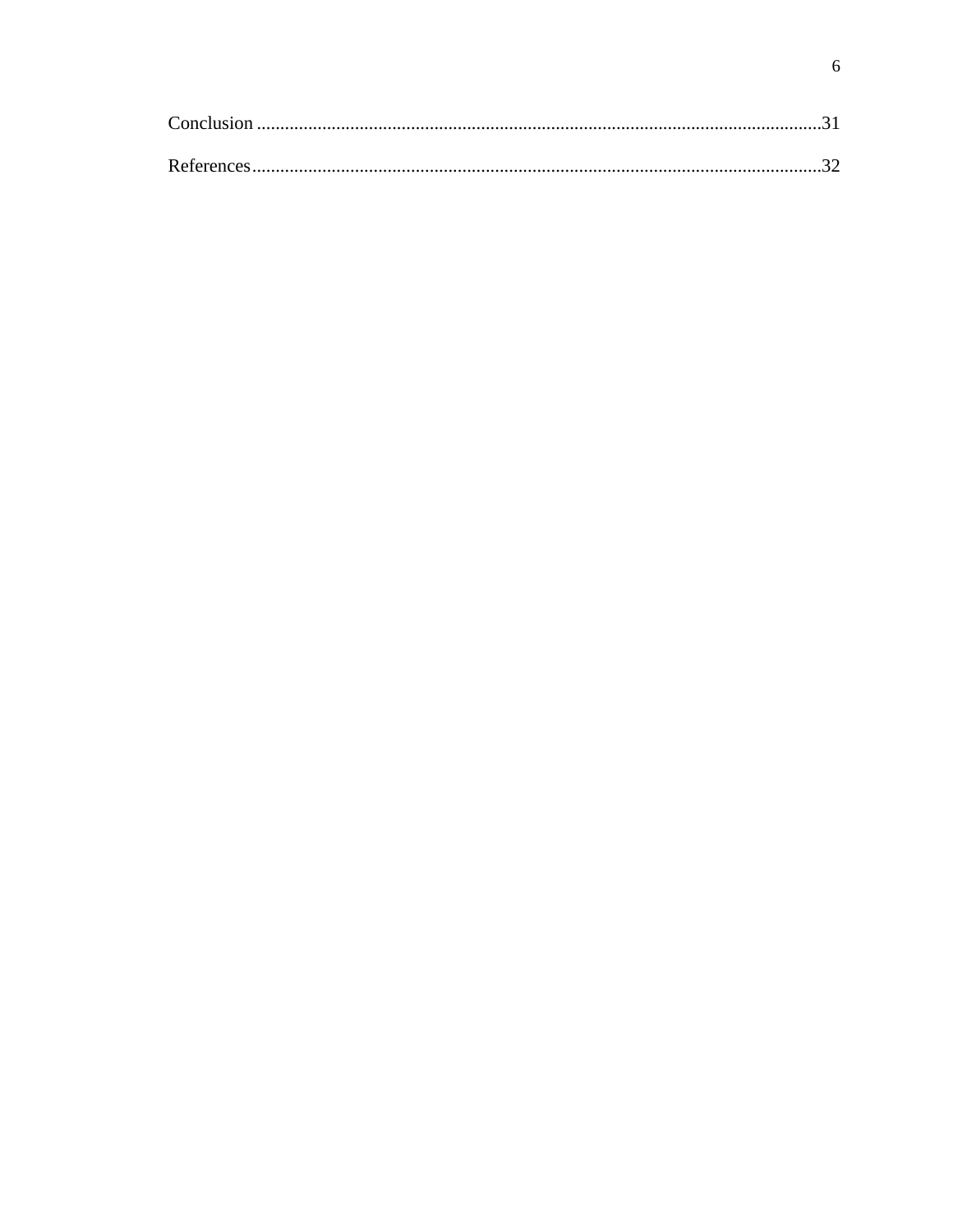# **List of Tables**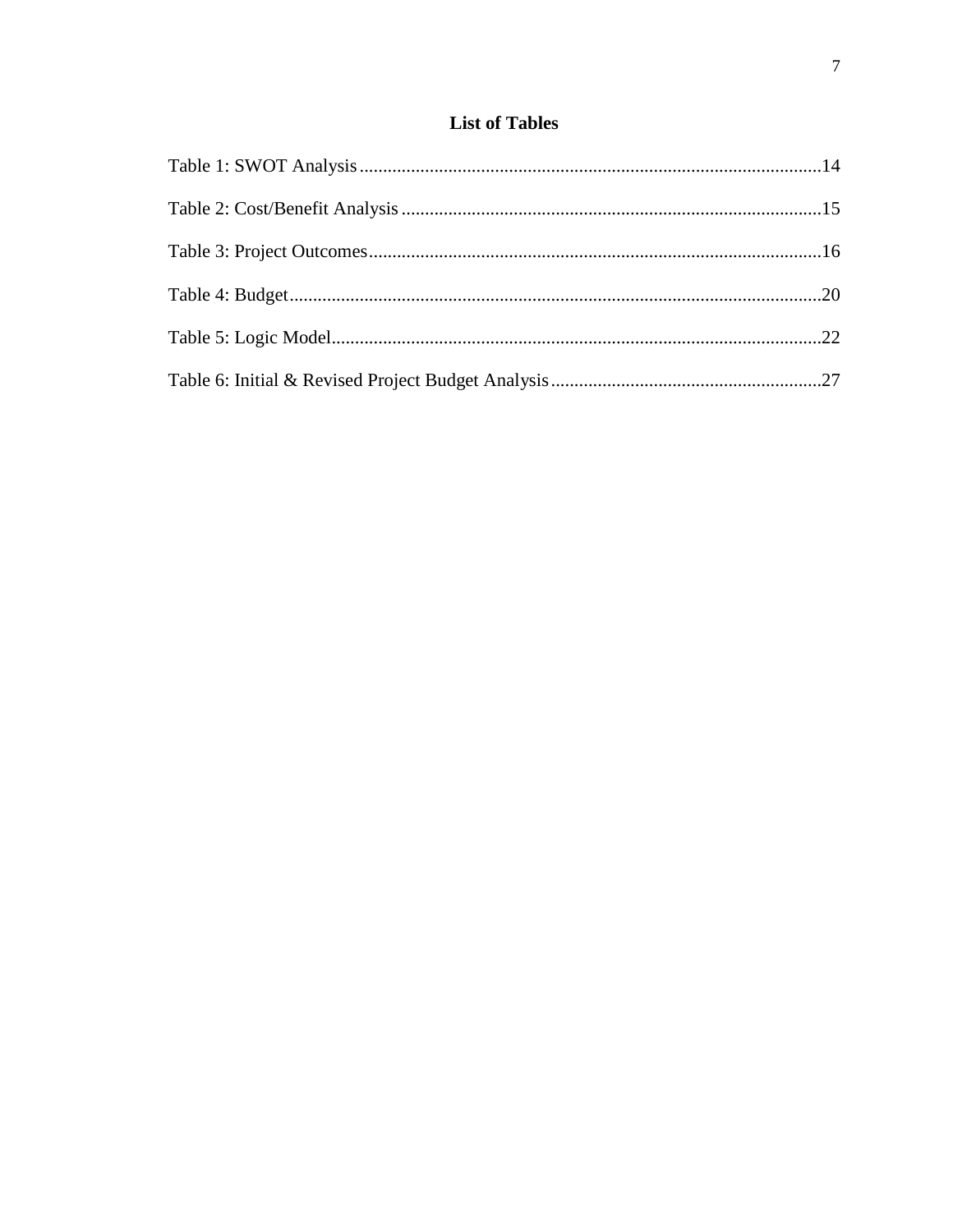# **List of Figures**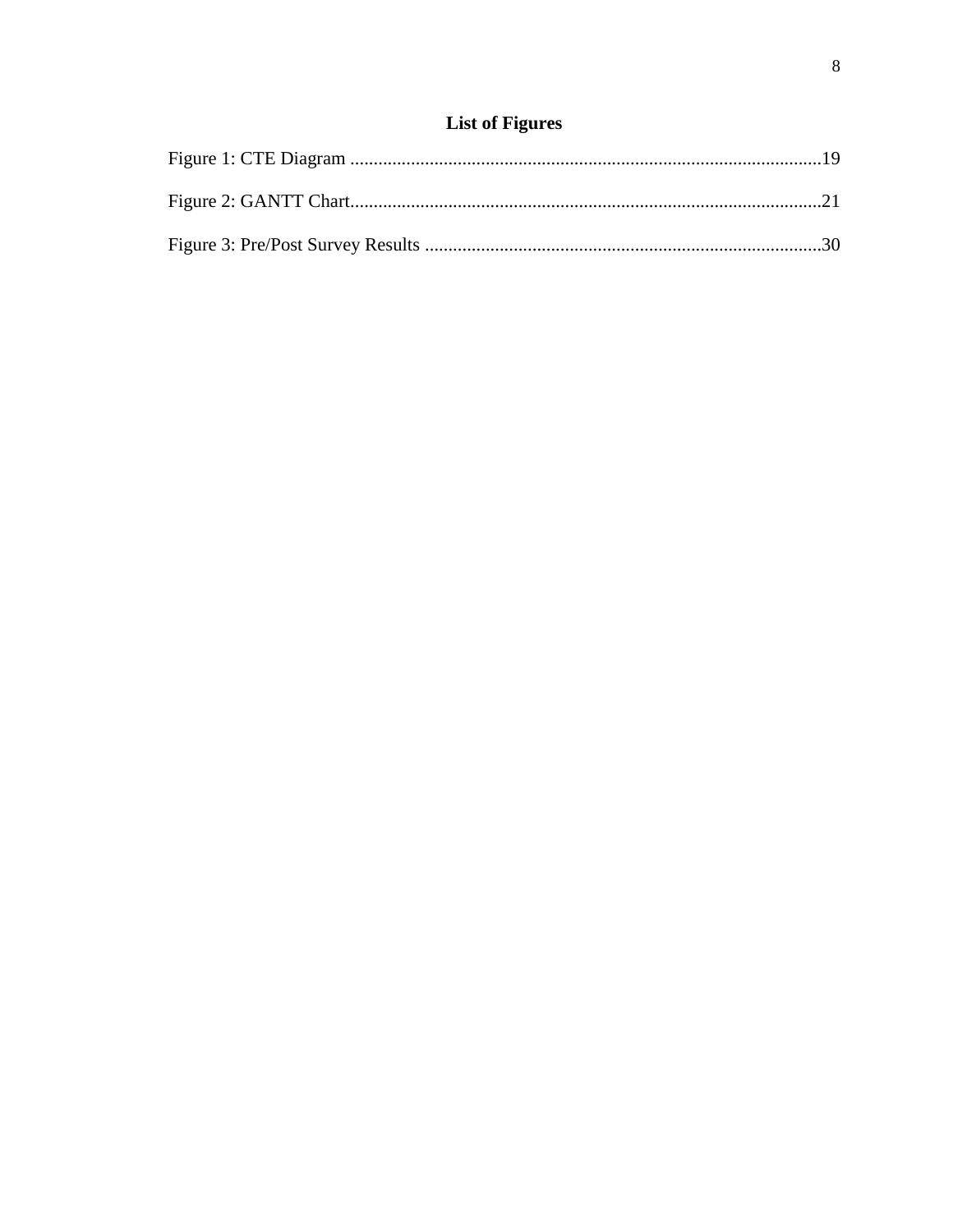#### **Introduction**

Many people, both male, and female, throughout the country experience sleepdisordered breathing, such as obstructive sleep apnea, that remain undiagnosed and untreated for the majority of his or her lives. Approximately 22 billion Americans are affected by obstructive sleep apnea (OSA) and of those, 80% remain undiagnosed and untreated (Nagappa et al., 2015). Those enduring obstructive sleep apnea (OSA) have periods of breathing that ceases and restarts during their sleep cycle. Symptoms suffered are daytime fatigue, gasping for air during sleep, snoring, headache, insomnia, and exacerbations of acute or chronic diseases. Most people diagnosed with obstructive sleep apnea have comorbidities that are exacerbated by obstructive sleep apnea. Many victims of obstructive sleep apnea are overweight, obese, sedentary, hypertensive, smoke tobacco products, and suffer from cardiovascular disease (American Academy of Sleep Medicine, 2022). Research has proven early recognition of obstructive sleep apnea prevents exacerbation of chronic diseases, diagnoses of new ailments, and prompt, timely treatment prevents progressiveness of the sleep disorder.

#### **Problem Recognition**

Upon interviewing local health care providers of a rural community within the north-central part of North Carolina, most reported providing education sessions to the underserved community they serve and caring for will be significantly beneficial to the rural community. Nearly 20% of the population within the rural community have a high school degree, General Educational Development (GED), or no high school education or diploma at all (Rockingham County Health Rankings, 2021). Educational sessions were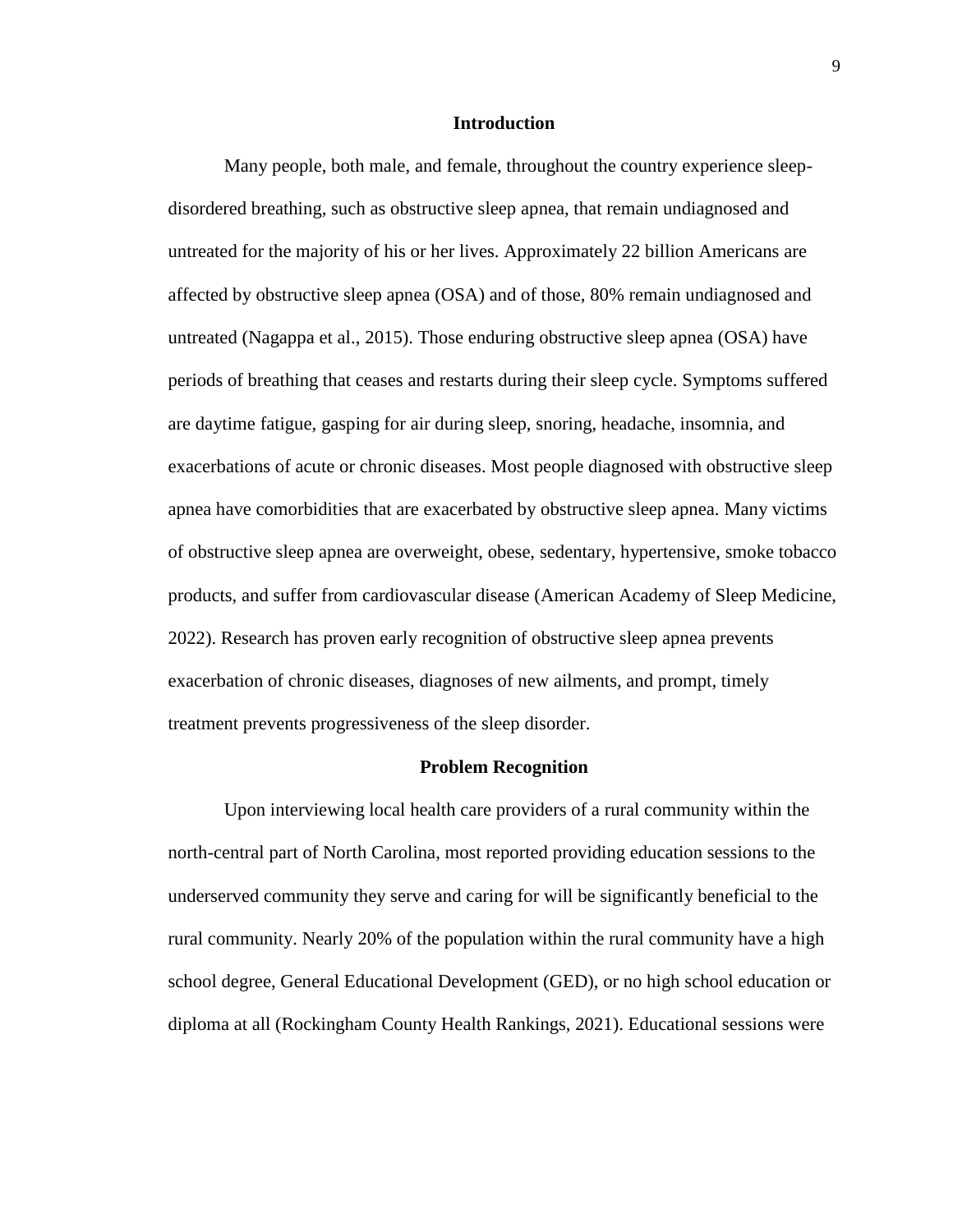stated to be effective at providing education on diseases and disorders, such as obstructive sleep apnea.

### **Problem Statement**

Conducting an obstructive sleep apnea education session for the underserved population of the rural community promoted early recognition, screening, diagnosis, and treatment of the sleep disorder. Seixas et al. (2018) noted undiagnosed and untreated OSA patients that were properly educated and participated in education sessions or seminars gained knowledge of the sleep disorder, becoming more aware of symptoms and complications. Through education and self-empowerment provided by the educational session(s), participants act on their health, adhere to treatment and intervention care plans established, and improve overall health (Seixas et al., 2018), obstructive sleep apnea, and correlate symptoms of the sleep disorder (Nagappa et al., 2015). Will providing education on obstructive sleep apnea recognition increase awareness in the rural community within north-central, North Carolina?

### **Literature Review**

A literature review was performed to assess and compare data and research pertaining to obstructive sleep apnea. Obstructive sleep apnea remains misunderstood, and many who are affected are unable to identify symptoms and complications. The literature review resulted in an improved understanding of the sleep disorder and identified the need for rural community education for men and women.

Obstructive sleep apnea affects approximately 22 billion Americans (Nagappa et al., 2015). Risk factors associated with obstructive sleep apnea include but are not limited to being male, being diagnosed with hypertension, smokers being 3 times more likely to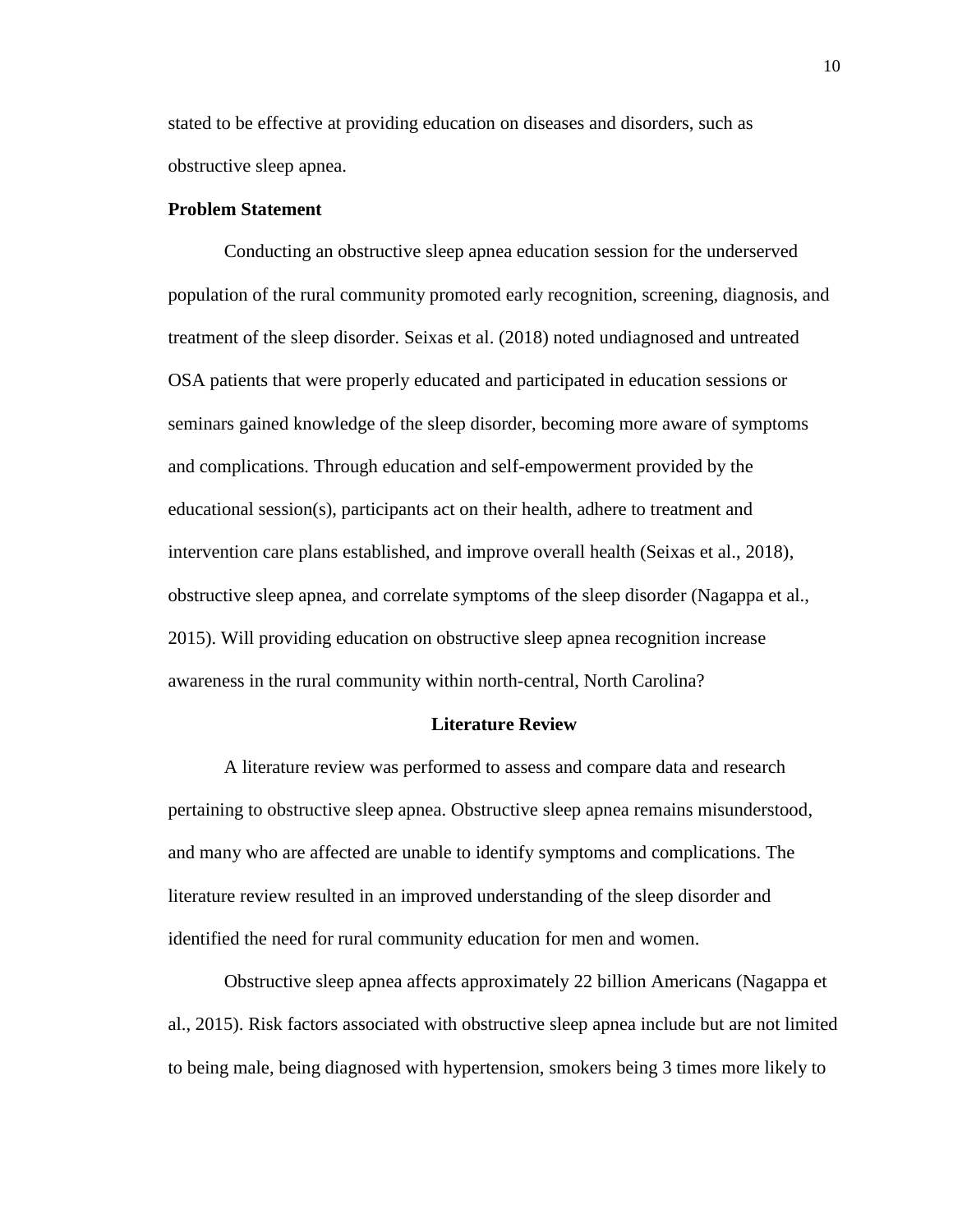have OSA, and being overweight or obese (Kline, 2021). Victims of obstructive sleep apnea typically remain undiagnosed and untreated, suffering from complications and exacerbations of the disorder. Obstructive sleep apnea drastically increases one's chance of stroke, myocardial infarction, major depression disorder, uncontrolled anxiety, heart dysrhythmias, and dementia (Pepin, 2021). Men and women that are affected by sleep disorders have shown an increased prevalence of depression, hypertension, diabetes, respiratory disease, and cardiovascular ailments (Broström et al., 2013).

Obstructive sleep apnea is associated with several symptoms, yet those affected cannot identify the symptoms he or she suffers from because many are experienced while one sleeps. Symptoms remain underreported and unrecognizable, preventing prompt diagnosis and treatment. Prominent symptoms associated with obstructive sleep apnea are somnolence, daytime fatigue, frequent headaches, choking or gasping for air during sleep, restlessness during sleep, loud snoring, and periods of halted breathing during the night (Kline, 2021). Men and women enduring this prevalent sleep disorder are unable to associate and identify symptoms, limiting accurate reporting to providers, therefore reducing diagnosis.

Misdiagnosing often occurs in those with obstructive sleep apnea due to the inability to correlate symptoms to the sleep disorder. Health care providers frequently misdiagnose those affected by the sleep disorder and typically treat similar differential diagnoses, such as gastroesophageal reflux (GERD), asthma, insomnia, restless leg syndrome, hypothyroidism, and chronic obstructive pulmonary disease (COPD) (Kline, 2021). It is imperative that symptoms of obstructive sleep apnea are conveyed and adequately expressed to accurately diagnose one who may be affected.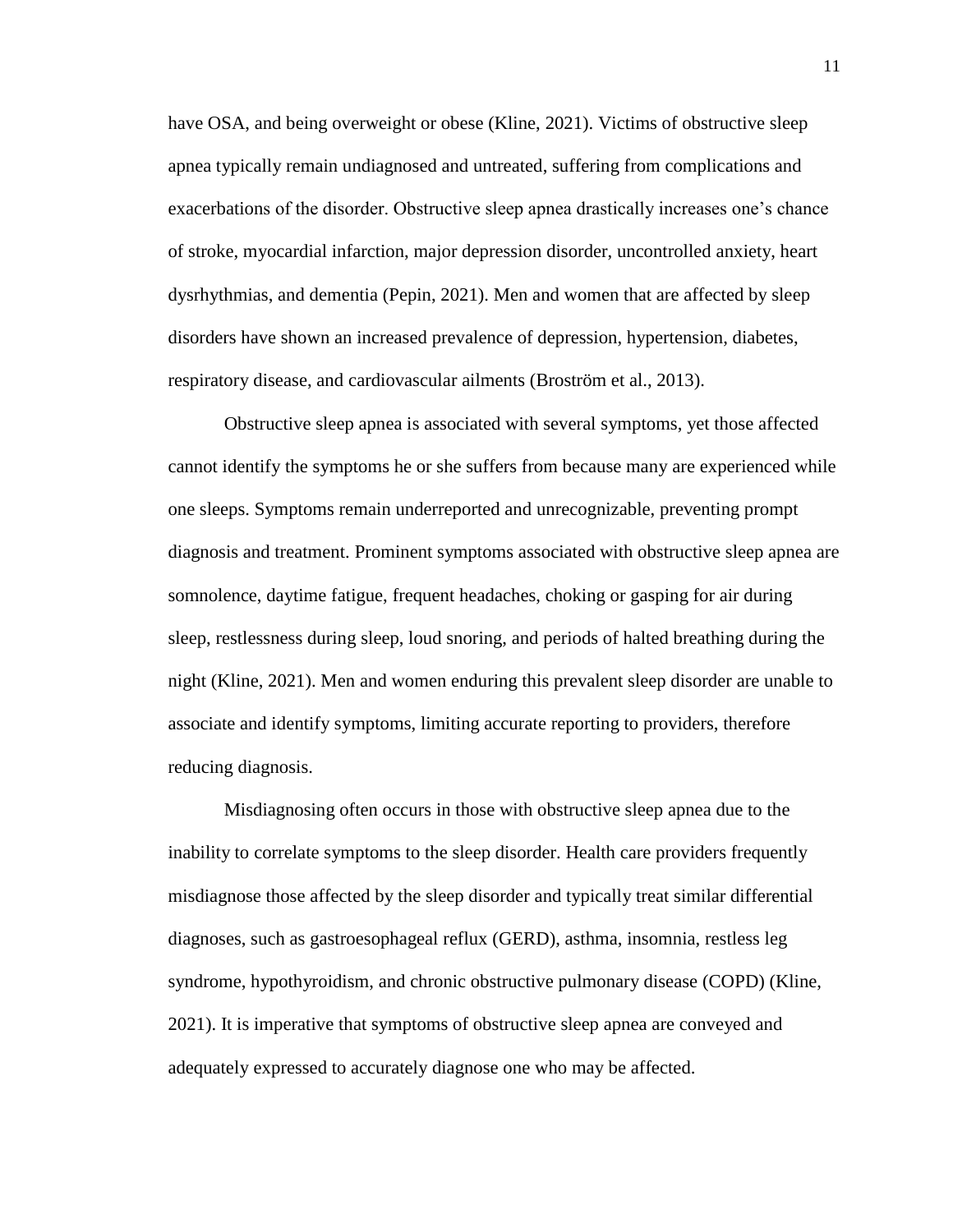Limited or misdiagnosis of obstructive sleep apnea results in many being undiagnosed and untreated. Men and women often remain oblivious to symptoms he or she are experiencing due to decreased health literacy. Decreased health literacy impacts health as the ill are unable to fully understand diseases, correlate symptoms, receive a diagnosis, and undergo effective treatment. Low health literacy is prevalent in the low socioeconomic classes and the undereducated populations, such as rural communities. Health education has a profound influence on one's health. Health promotion is directly linked to increased health literacy, education, and effective acquirement of information required to make an informed health decision (Nutbeam, 2018).

Clear and concise health education allows one to actively take part in his or her health. Diseases, treatments, symptoms, and diagnostics must be thoroughly explained for one to acknowledge the risk and possibility of diagnosis, as well as its effects on personal health. Health literacy is lowest for those that are uneducated or have limited education, such as a high school diploma or less (Fletcher, 2015). In rural communities, the level of education remains low affecting understanding and comprehension of diseases, disorders, and health ailments.

Obaremi and Olatokun (2021) examined the effects of access to health information and limitations to obtaining health information in the rural community of Nigeria. Health information was provided in larger cities of Nigeria, but residents of the rural communities were unable to access pertinent information necessary to understand and correlate personal health to common diseases or disorders. Due to the lack of access to health information, rural communities experienced higher risk and diagnoses of diseases, resulting in a sicker population. Rural communities have lower health literacy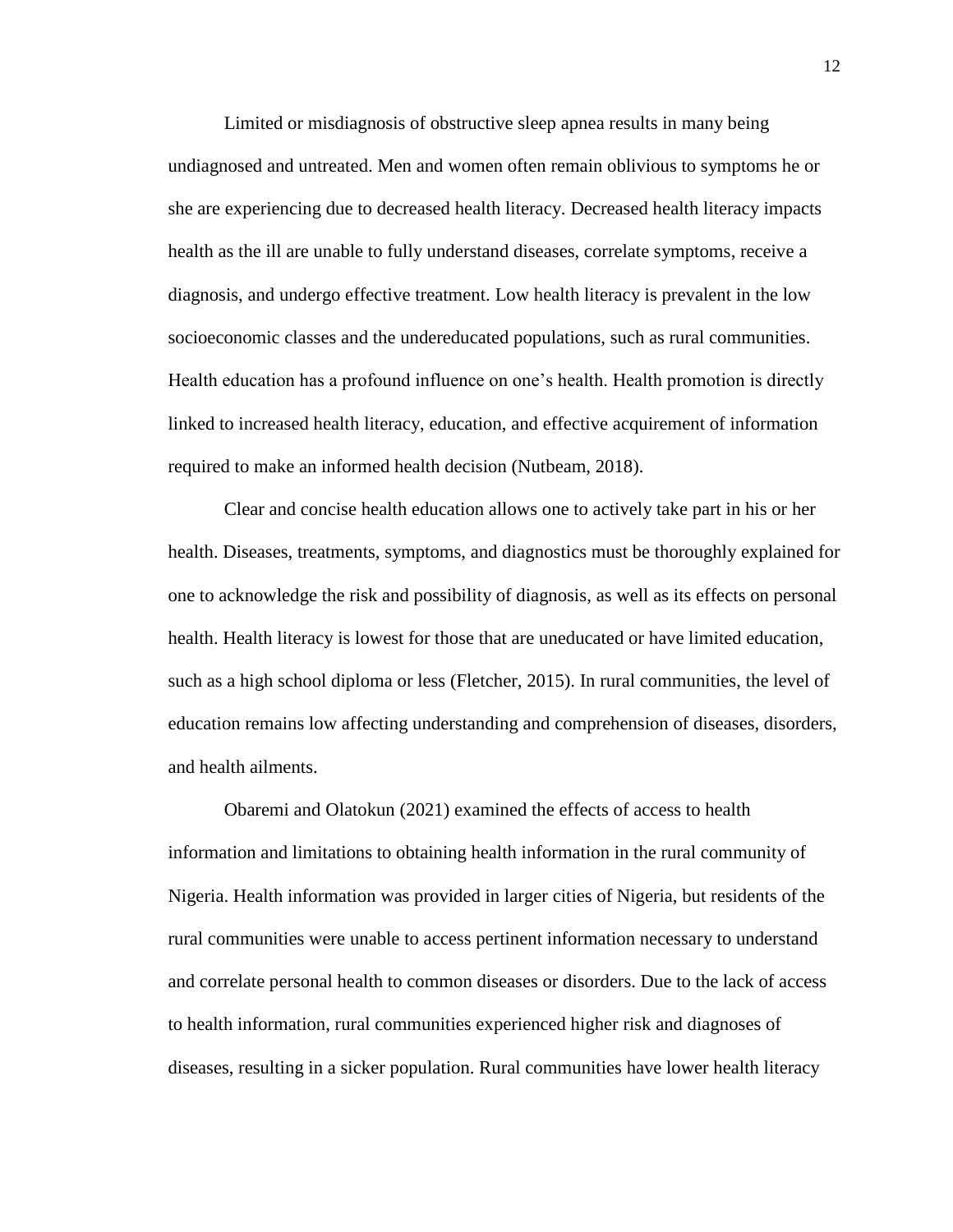due to inaccessible health information and educational opportunities. Health information and education must be provided and be accessible to effectively understand one's health and seek care when appropriate.

Providing education sessions based on cultural perspectives, views, and beliefs results in improving knowledge and understanding of diseases, such as obstructive sleep apnea. Poor knowledge of obstructive sleep apnea results from disparities in healthcare, such as lack or no health insurance, health care, lack of preventative screening opportunities, and overall medical care. Providing education to members of the community who lack education and understanding of health disorders results in increased treatment adherence, assessment, and thorough understanding of the sleep disorder (Seixas et al., 2018).

#### **Needs Assessment**

#### **PICOT Statement**

In the rural community setting, how does participation in an education session on obstructive sleep apnea affect the underserved population's knowledge of the sleep disorder, correlate symptoms, and risk of diagnosis as compared to the level of knowledge prior to the educational opportunity?

### **Targeted Population**

The project will deliver free obstructive sleep apnea education to men and women living in a rural community in the north-central part of North Carolina. Participants will need to be at least 18 years and older.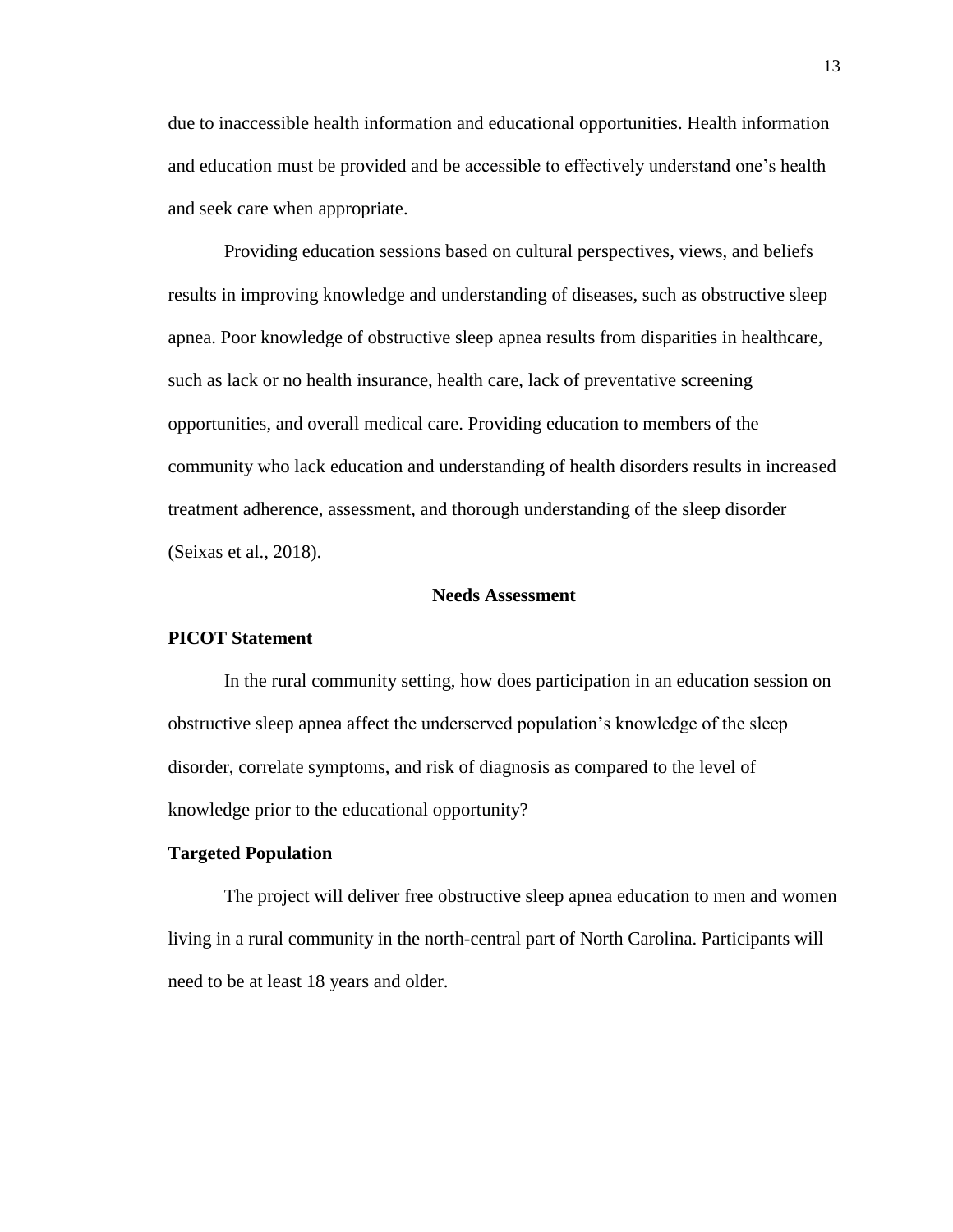### **Sponsors/Stakeholders**

Stakeholders for this DNP project include the directors of two county libraries within the rural community in the north-central part of North Carolina. Additional stakeholders include medical providers, healthcare clinics, and residents within the community. Residents are key stakeholders as the education will enhance their knowledge and awareness of sleep apnea allowing them to be advocates for their health.

## **Team Selection**

The DNP project consists of a faculty member of the Hunt School of Nursing at Gardner-Webb University who holds a Doctorate in Nursing Practice and Nurse Practitioner certification. Practice partners consist of two managers from two different county libraries within the rural community.

### **SWOT Analysis**

### **Table 1**

#### *SWOT Analysis*

|                    | <b>SWOT Analysis</b>                                                                                                                                       |         |                                                                                                                                                                                                                                           |  |  |  |  |
|--------------------|------------------------------------------------------------------------------------------------------------------------------------------------------------|---------|-------------------------------------------------------------------------------------------------------------------------------------------------------------------------------------------------------------------------------------------|--|--|--|--|
|                    | Strength                                                                                                                                                   |         | Weakness                                                                                                                                                                                                                                  |  |  |  |  |
| $\circ$<br>$\circ$ | Public transportation is free or low-cost<br>Two county libraries have the technology<br>required to provide educational sessions                          | $\circ$ | The underserved population is not<br>informed and does not attend the<br>educational session                                                                                                                                              |  |  |  |  |
| $\circ$<br>O       | readily available<br>Improve the underserved population's<br>health through offering education and<br>knowledge<br>Space and rooms available at two county | $\circ$ | Monetary donations and or personal<br>funding by the DNP project leader will be<br>necessary to cover costs of facility rental,<br>advertisement of the educational<br>opportunity, OSA specific<br>brochures/pamphlets, and refreshments |  |  |  |  |
|                    | <i>libraries</i>                                                                                                                                           | $\circ$ | Conflicts with scheduling and time<br>constraints                                                                                                                                                                                         |  |  |  |  |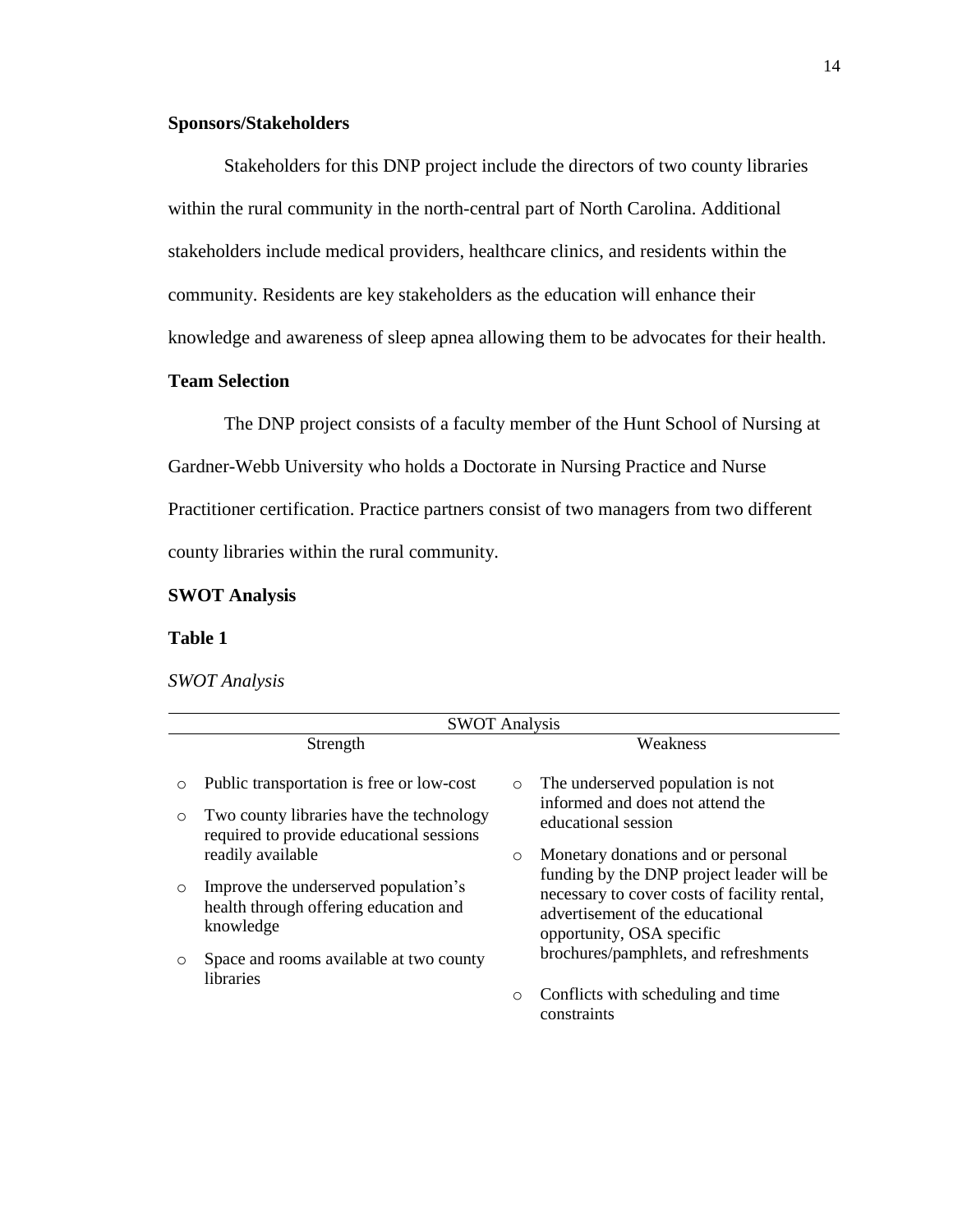|         | <b>SWOT Analysis</b>                                                                                                                      |         |                                                                                                                   |  |  |  |  |  |
|---------|-------------------------------------------------------------------------------------------------------------------------------------------|---------|-------------------------------------------------------------------------------------------------------------------|--|--|--|--|--|
|         | Opportunity                                                                                                                               |         | Threat                                                                                                            |  |  |  |  |  |
| $\circ$ | The goal is to educate all participants on<br>OSA to promote early recognition and<br>screening of the sleep disorder.                    |         |                                                                                                                   |  |  |  |  |  |
| $\circ$ | STOP-Bang screening questionnaire was<br>given to participants to help individuals<br>identify if he or she is at risk for OSA            | $\circ$ | Ensuring participants seek to follow up<br>with PCPs or health departments if at<br>moderate to high risk for OSA |  |  |  |  |  |
| $\circ$ | Providing the participants with thorough<br>education and information on OSA and<br>what findings and symptoms to report to a<br>provider | $\circ$ | Culture, language, literacy barriers                                                                              |  |  |  |  |  |
| $\circ$ | Information handouts will be available for<br>consultation and assessment                                                                 |         |                                                                                                                   |  |  |  |  |  |

# **Cost/Benefit Analysis**

# **Table 2**

*Cost/Benefit Analysis*

| Cost/Benefit Analysis                                                                                                                      |               |  |  |  |  |  |
|--------------------------------------------------------------------------------------------------------------------------------------------|---------------|--|--|--|--|--|
| Cost                                                                                                                                       | <b>Budget</b> |  |  |  |  |  |
| <b>Fixed Cost</b>                                                                                                                          |               |  |  |  |  |  |
| Rent<br>$\bullet$                                                                                                                          | \$50-100      |  |  |  |  |  |
| Revenue                                                                                                                                    |               |  |  |  |  |  |
| In-kind donations<br>$\bullet$                                                                                                             | \$300         |  |  |  |  |  |
| Variable Costs                                                                                                                             |               |  |  |  |  |  |
| <b>Flyers</b><br>$\bullet$                                                                                                                 | \$40          |  |  |  |  |  |
| <b>Brochures</b><br>$\bullet$                                                                                                              | \$125         |  |  |  |  |  |
| Refreshments<br>$\bullet$                                                                                                                  | \$60          |  |  |  |  |  |
| <b>Local News Station Advertisement</b><br>$\bullet$                                                                                       | \$75          |  |  |  |  |  |
| Supplies per person (paper for<br>٠<br>printed PowerPoint, pens, list of<br>primary care providers, STOP-<br>Bang screening questionnaire) | \$5           |  |  |  |  |  |
| <b>Total Expenses</b>                                                                                                                      | \$405         |  |  |  |  |  |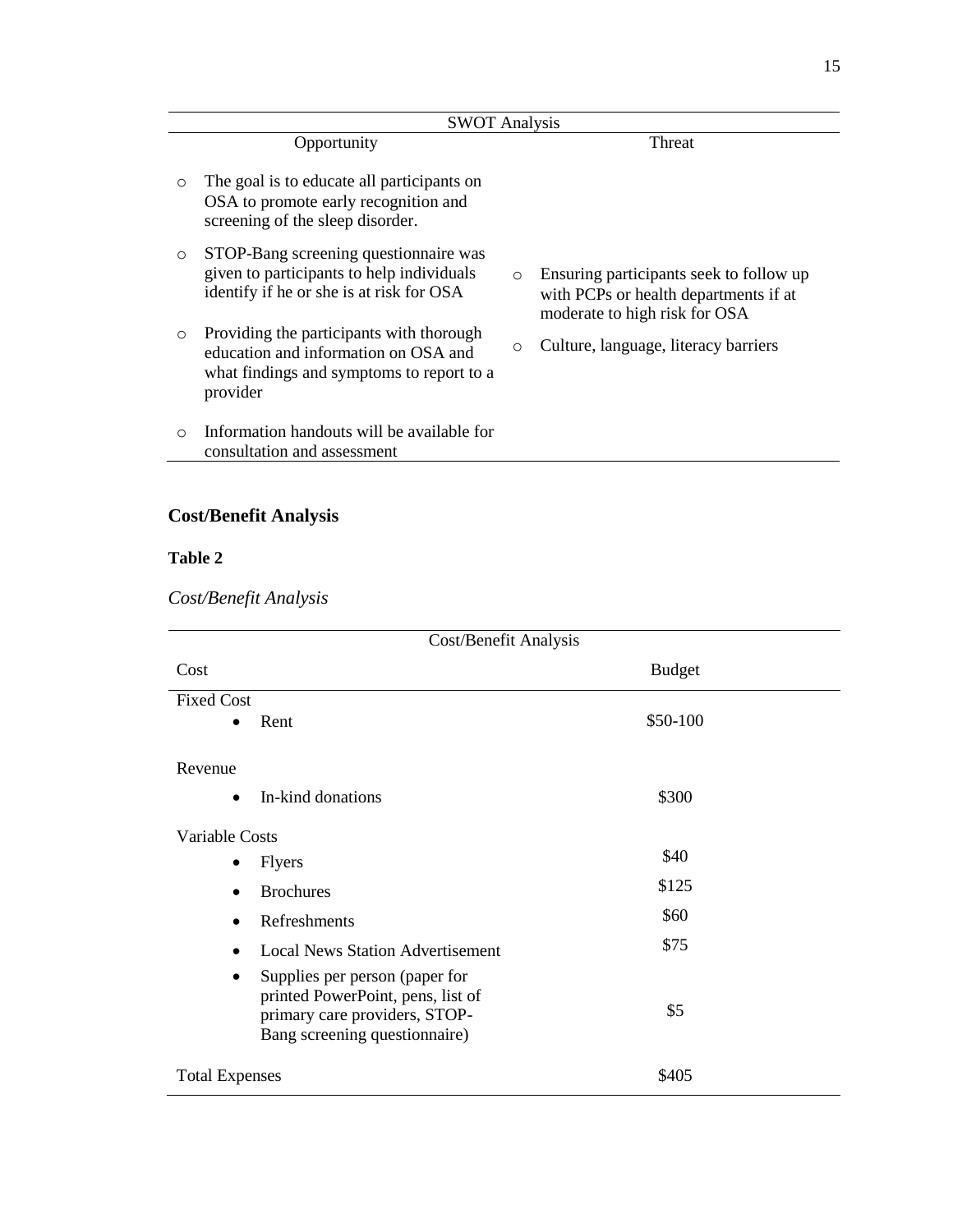# **Outcomes**

# **Table 3**

*Project Outcomes*

|         | Desired                                                                                                                                            |         | Expected                                                                                                                                                                                                                                            |
|---------|----------------------------------------------------------------------------------------------------------------------------------------------------|---------|-----------------------------------------------------------------------------------------------------------------------------------------------------------------------------------------------------------------------------------------------------|
| $\circ$ | To enhance the education and<br>knowledge of obstructive sleep apnea<br>(OSA) to the underserved members of<br>the community                       | $\circ$ | Participants will become more<br>knowledgeable on the sleep disorder,<br>obstructive sleep apnea (OSA)                                                                                                                                              |
| $\circ$ | To empower the underserved<br>members of the community to<br>actively participate in their health and<br>seek medical guidance for OSA             | $\circ$ | The underserved population provided<br>the educational opportunity to<br>become familiar with OSA, could<br>identify and correlate<br>symptoms/complications of OSA,<br>and seek medical care for further<br>testing and diagnosis if he or she are |
| $\circ$ | To inform the underserved members<br>of the community of the symptoms,<br>contraindications, exacerbations, and<br>life-threatening effects of OSA | $\circ$ | at risk of the sleep disorder<br>Education provided allows the<br>underserved population of the<br>community to identify OSA,<br>increasing their opportunity to be<br>diagnosed and treated quickly,<br>improving overall health                   |

# **Goals, Objectives, and Mission Statement**

# **Goals**

The goal of the DNP project was to provide thorough education about obstructive

sleep apnea (OSA) to individuals within a rural community in the north-central part of

North Carolina to enhance their knowledge and awareness of OSA.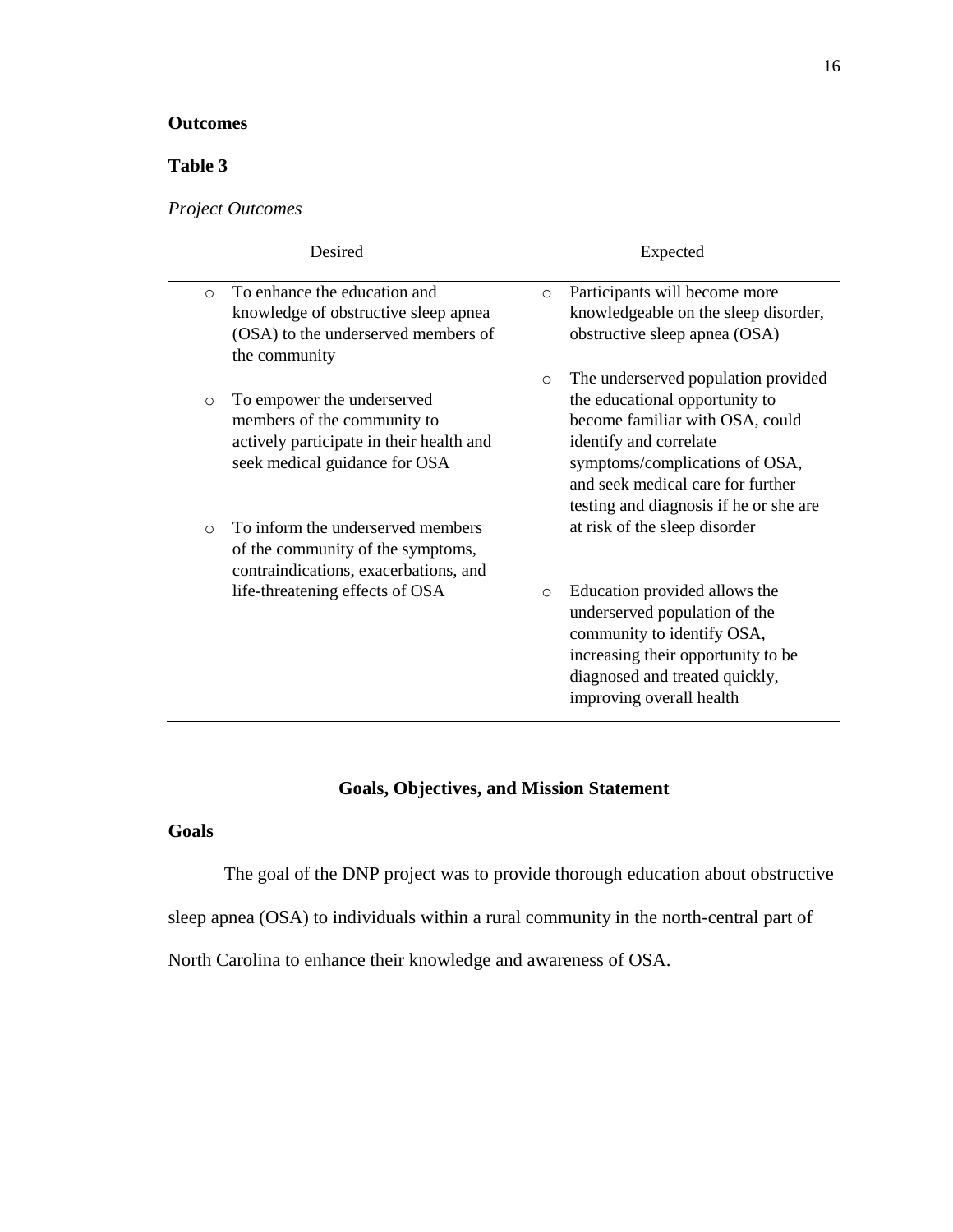### **Objectives**

- Objective 1: To provide obstructive sleep apnea (OSA) education to individuals in a rural community through handouts and educational presentations.
- Objective 2: To enhance individuals within the rural community knowledge of obstructive sleep apnea (OSA).
- Objective 3: Individuals will be able to identify symptoms of obstructive sleep apnea (OSA).

## **Mission Statement**

The mission statement of this project was to provide accurate, concise, and expedient education and screening of obstructive sleep apnea (OSA) to the underserved population of the rural community in promoting early recognition, diagnosis, and prompt treatment of the sleep disorder.

### **Theoretical Underpinnings**

The theoretical underpinning utilized for this DNP project included the Tannahill Model which was created in 1980. Andrew Tannahill's intervention-based model focuses on health promotion through health education, health prevention, and health protection. The health model suggests providing literacy-appropriate health education to patients, he or she will be able to actively participate in their health care, guiding care plans, treatment, evaluation, health awareness, and enhancement of well-being (Chan, 2018). Health education provides one the knowledge and information necessary to properly care for oneself and become aware of high-risk health behaviors, ailments, diseases, symptoms of diseases, and disease-related risk factors that one may be susceptible to. The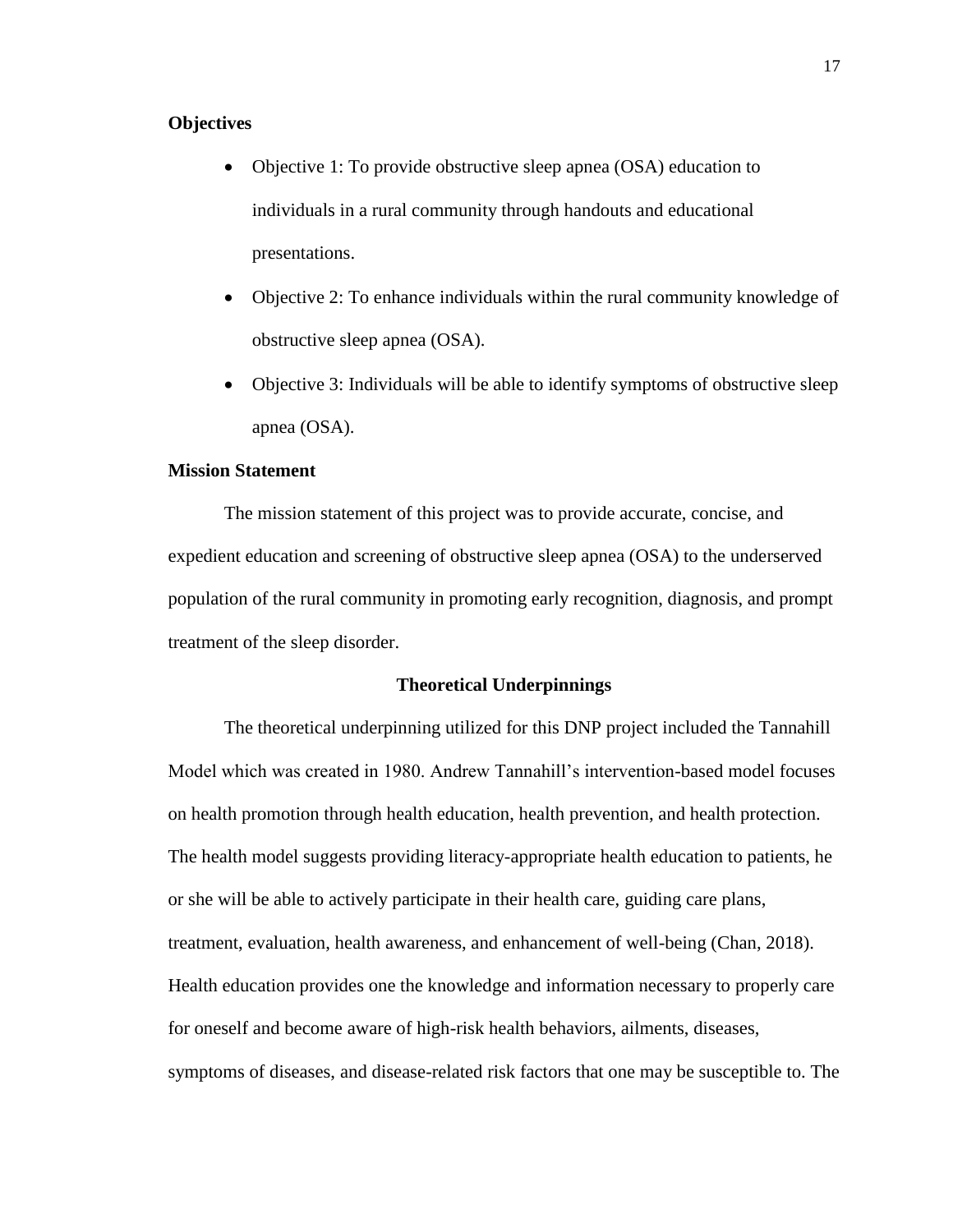Tannahill Model notes offering health education influences modifications in health decisions, beliefs, behaviors, and attitudes. Tannahill affirms health education promotes personal empowerment, enhances self-worth, improves self-esteem, and builds the confidence essential to making decisions and modifications to improve one's health (Raingruber, 2017). Positively altering a person's health beliefs and behavior through thorough health education results in the improvement of health perception, health decisions, and overall well-being (Evans et al., 2017). Through the delivery of health education, people can identify diseases, correlate symptoms to diseases, and recognize symptoms experienced leading to examination and evaluation by primary care providers. Health education enhances one's knowledge of health, effective and high-quality health care, and promotes the prevention of diseases through health awareness or screenings. Health education is crucial to identifying ailments, ill health, diseases, and the association of symptoms to diseases.

The Tannahill Model was utilized throughout the DNP project as it focuses on providing health education on obstructive sleep apnea (OSA) to the underserved population of the rural community. This health promotion nursing theory associates health education with health prevention and health protection (Chan, 2018). The Tannahill Model applies to the DNP project by indicating delivery of health education to a diverse population improves one's overall understanding of his or her health, enhances the knowledge vital to recognize ill health or diseases, fosters the confidence necessary to actively participate, and make health decisions, and intensify one's accountability to live healthier, promoting well-being. As Tannahill explained, providing health education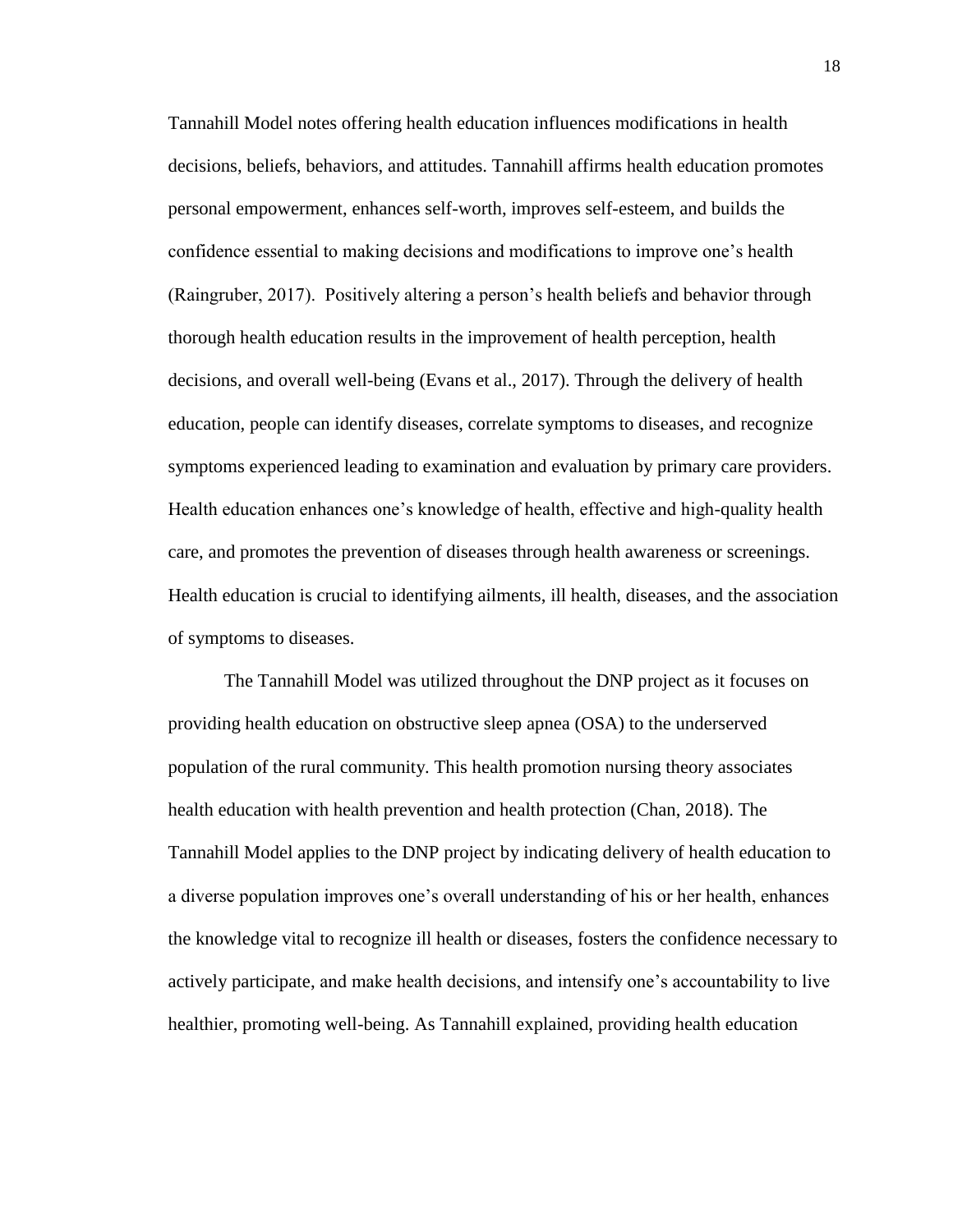positively influences one's overall health by supplying the knowledge and information required to become health conscious and aware. (Figure 1)

## **Figure 1**

*CTE Diagram* 



*Note.* This figure illustrates the theoretical framework of the project.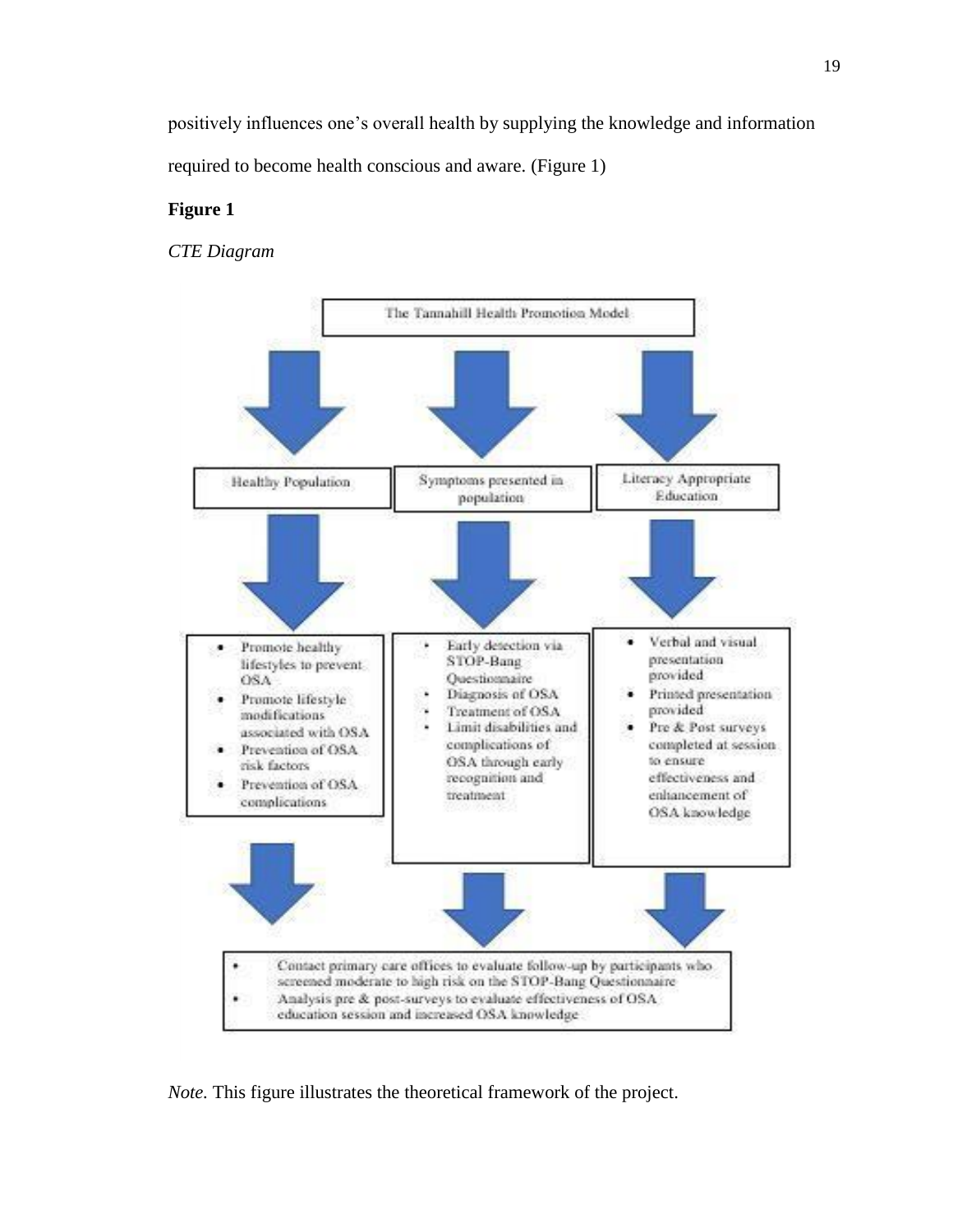### **Work Planning**

The project entailed numerous tasks and necessary steps to ensure implementation and completion. Many resources were utilized to adequately plan and expedite the completion of the project. The project budget illustrates the projected and actual expenses of the DNP project. The GANTT chart displays a sequential breakdown of the planning process and progression timeline of the DNP project adhered to by the DNP student. (Table 4, Figure 2)

### **Project Budget**

#### **Table 4**

### *Budget*

| Community-Based Obstructive Sleep Apnea Education for the Underserved<br><b>Population Seminar Budget</b> |                    |                    |                 |  |  |  |  |  |
|-----------------------------------------------------------------------------------------------------------|--------------------|--------------------|-----------------|--|--|--|--|--|
| Expenses                                                                                                  | <b>Budget</b>      | Estimated<br>Costs | Actual<br>Costs |  |  |  |  |  |
|                                                                                                           | <b>Fixed Costs</b> |                    |                 |  |  |  |  |  |
| Personnel                                                                                                 | \$40.00            | \$0.00             | \$0.00          |  |  |  |  |  |
| Conference Room Rental                                                                                    | \$75.00            | \$50.00            | \$0.00          |  |  |  |  |  |
| Advertisement (Personal Social Media)                                                                     | \$10.00            | \$0.00             | \$0.00          |  |  |  |  |  |
| <b>Advertisement (County Library's Social</b><br>Media)                                                   | \$10.00            | \$0.00             | \$0.00          |  |  |  |  |  |
| <i>Variable Costs</i>                                                                                     |                    |                    |                 |  |  |  |  |  |
| <b>Advertisement Flyers For Education</b><br>Seminar (Qty:15)                                             | \$15.00            | \$10.00            | \$3.75          |  |  |  |  |  |
| PowerPoint Handouts (Qty:30)                                                                              | \$30.00            | \$20.00            | \$35.00         |  |  |  |  |  |
| Printed Stop-Bang Questionnaires (Qty:30)                                                                 | \$5.00             | \$2.00             | \$7.50          |  |  |  |  |  |
| Printed Education Pre-Survey (Qty:30)                                                                     | \$5.00             | \$6.00             | \$7.50          |  |  |  |  |  |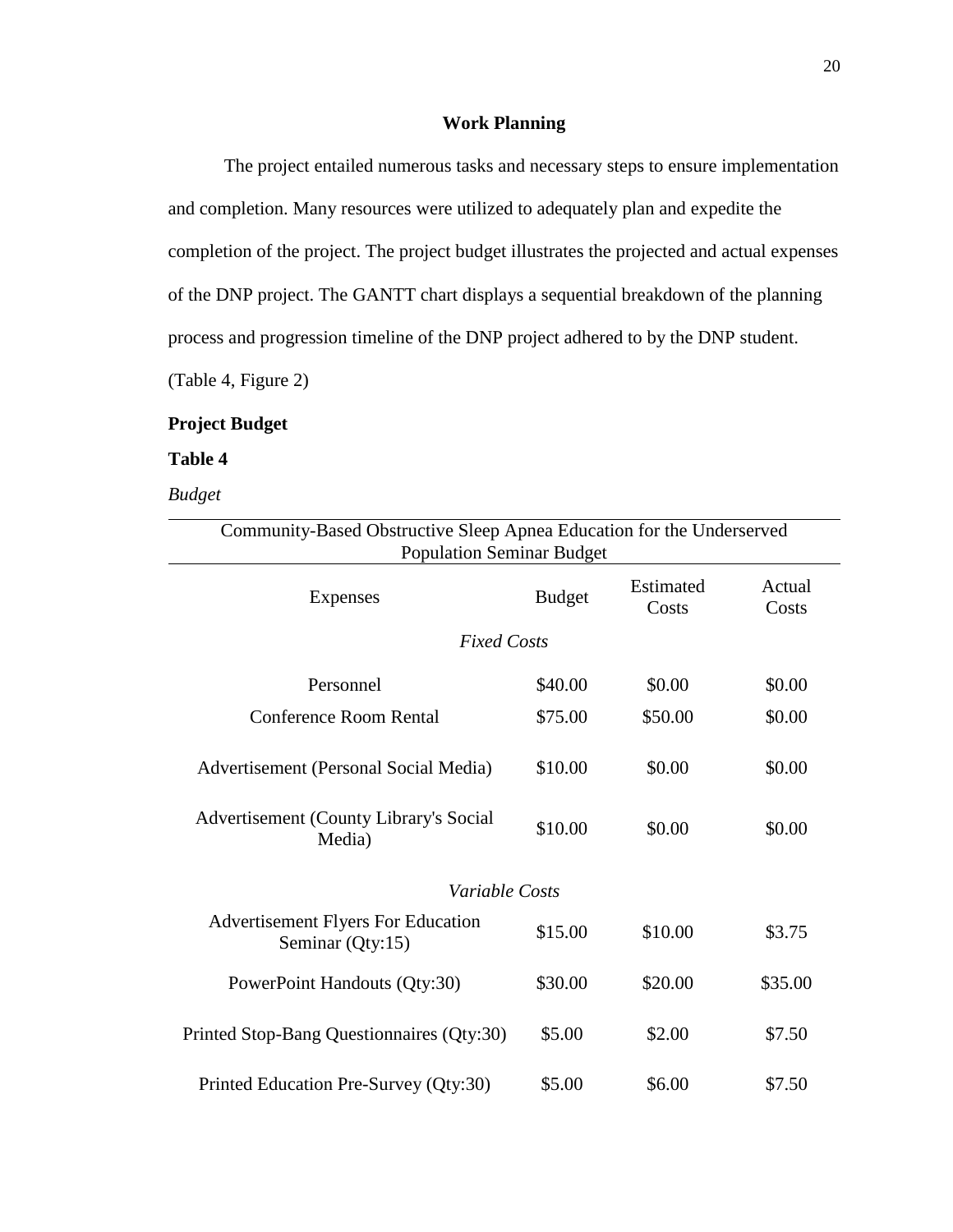| Community-Based Obstructive Sleep Apnea Education for the Underserved |          |          |          |  |  |  |
|-----------------------------------------------------------------------|----------|----------|----------|--|--|--|
| <b>Population Seminar Budget</b>                                      |          |          |          |  |  |  |
| Printed Education Post-Survey (Qty:40)                                | \$5.00   | \$6.00   | \$15.00  |  |  |  |
| Box Of Paper Clips                                                    | \$3.00   | \$1.50   | \$0.75   |  |  |  |
| <b>Hand Sanitizer</b>                                                 | \$5.00   | \$3.00   | \$3.97   |  |  |  |
| Pens (Box Of 36)                                                      | \$8.00   | \$6.00   | \$4.00   |  |  |  |
| Food (Fruit, Vegetables, Chips, Crackers,                             |          |          |          |  |  |  |
| Dips)                                                                 | \$75.00  | \$50.00  | \$22.00  |  |  |  |
| Drinks (Water, Soda)                                                  | \$20.00  | \$15.00  | \$10.00  |  |  |  |
| Plates, Napkins, Utensils                                             | \$20.00  | \$15.00  | \$7.00   |  |  |  |
|                                                                       | \$326.00 | \$184.50 | \$116.47 |  |  |  |

# **Figure 2**

# *GANTT Chart*



*Note.* This figure illustrates the planning and timeline of the project.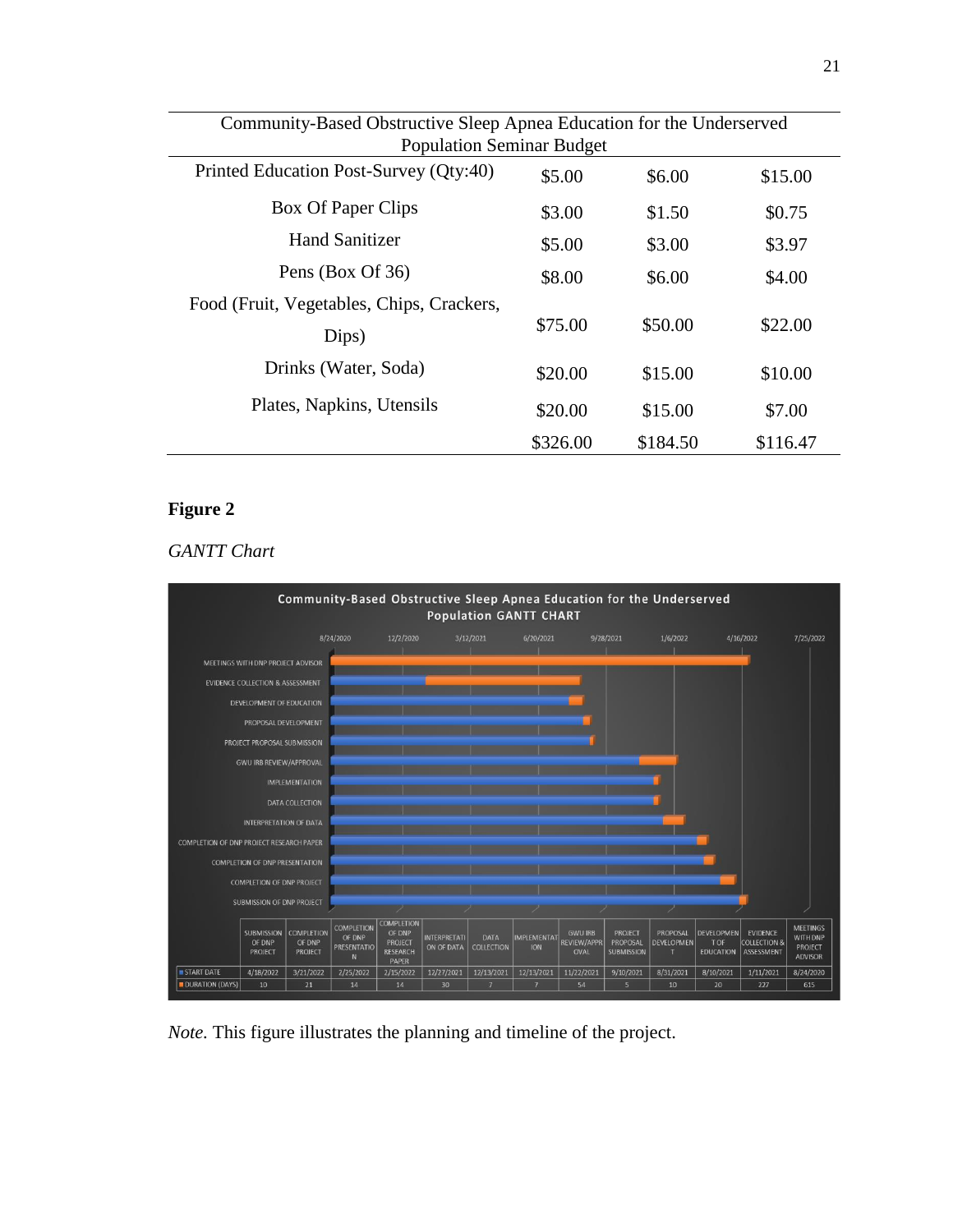# **Logic Model**

Logic models demonstrate the relationship between different aspects of a project.

A logic model provides a thorough picture of how a project is expected to work,

providing clarity and understanding. A logic model portrays a cause-and-effect

relationship between resources and goals, visually explaining the intent of the project.

Utilizing the logic model below, resources, activities, goals, and outcomes of the project

were identified and evaluated. (Table 5)

## **Table 5**

# *Logic Model*

| Purpose                                                                                                                                                                                                                                                                                                                                                                                                                                                                                                                                                          | Goals                                                                                                                                                                                                                                    | Inputs                                                                                                                                                                                                                                                                                                                                           | Activities                                                                                                                                                                                                                                                                                                                                   | Outputs                                                                                                                                                                                                  | Short-Term<br><b>Outcomes</b>                                                                                                                                                                                                                                                                                                                                                                                              | Long-<br>Term                                                                                                                                                                                                                                                                                                                                                   | Impact                                                                                                                                                                                                                                                                                                                                                                                                                               |
|------------------------------------------------------------------------------------------------------------------------------------------------------------------------------------------------------------------------------------------------------------------------------------------------------------------------------------------------------------------------------------------------------------------------------------------------------------------------------------------------------------------------------------------------------------------|------------------------------------------------------------------------------------------------------------------------------------------------------------------------------------------------------------------------------------------|--------------------------------------------------------------------------------------------------------------------------------------------------------------------------------------------------------------------------------------------------------------------------------------------------------------------------------------------------|----------------------------------------------------------------------------------------------------------------------------------------------------------------------------------------------------------------------------------------------------------------------------------------------------------------------------------------------|----------------------------------------------------------------------------------------------------------------------------------------------------------------------------------------------------------|----------------------------------------------------------------------------------------------------------------------------------------------------------------------------------------------------------------------------------------------------------------------------------------------------------------------------------------------------------------------------------------------------------------------------|-----------------------------------------------------------------------------------------------------------------------------------------------------------------------------------------------------------------------------------------------------------------------------------------------------------------------------------------------------------------|--------------------------------------------------------------------------------------------------------------------------------------------------------------------------------------------------------------------------------------------------------------------------------------------------------------------------------------------------------------------------------------------------------------------------------------|
| To provide obstructive<br>sleep apnea education<br>to the underserved<br>population of a rural<br>community within the<br>north-central part of<br>NC. Residents of the<br>underserved<br>community lack the<br>education, literacy, and<br>means to recognize<br>symptoms associated<br>with obstructive sleep<br>apnea. Underserved<br>members of the<br>community are<br>uninsured/underinsured<br>and do not have a PCP.<br>lacking preventative<br>methods to screen for<br>obstructive sleep apnea<br>and correlate<br>symptoms (Nagappa et<br>al., 2015). | Improved<br>understanding<br>of obstructive<br>sleep apnea<br>Improved<br>awareness of<br>symptoms<br>related to<br>obstructive<br>sleep apnea<br>Promotion of<br>early<br>recognition $&$<br>diagnosis of<br>obstructive<br>sleep apnea | Funding<br>Time to<br>Complete<br>Project<br>Research<br>Community<br>Participation<br>Adequate<br>Sample Size<br>Supplies $&$<br>Equipment<br>Required for<br>the OSA<br>Education<br>Seminar<br>Technology<br>Space to<br>Conduct<br><b>OSA</b><br>seminar<br>Two<br>volunteers<br>to Assist<br>with the<br><b>OSA</b><br>Education<br>Seminar | Conduct needs<br>assessment<br>Develop OSA<br>education<br>Advertise &<br>inform the<br>community about<br>the OSA<br>education<br>seminar<br>Collect current<br>information on<br><b>OSA</b><br>Gather<br>information on<br>OSA symptoms<br>& complications<br>Gather<br>information on<br>chronic diseases<br>exacerbated by<br><b>OSA</b> | Number of<br>participants<br>in the study<br>Education<br>provided to<br>participants<br>Conduct 1-<br>2 OSA<br>education<br>seminars<br>Deliver<br>educational<br>intervention<br>to the<br>underserved | Education<br>provided to<br>participants<br>with early<br>recognition,<br>management,<br>& prevention<br>of disease<br>exacerbation<br>Participants<br>become more<br>aware of OSA<br>& effect on<br>health<br>Participants<br>enhance their<br>knowledge<br>about OSA<br>Participants<br>learn<br>symptoms,<br>complications,<br>& recognize<br>the correlation<br>with OSA<br>Increased<br>engagement in<br>one's health | Outcomes<br>Reduced<br>morbidity &<br>mortality in<br>an<br>underserved<br>population of<br>the<br>community<br><b>Increased</b><br>accountability<br>in self-care<br>Timely &<br>early<br>diagnosis of<br><b>OSA</b><br>Early<br>initiation of<br><b>OSA</b><br>treatment<br>Reduction in<br>exacerbations<br>of chronic<br>diseases<br>associated<br>with OSA | Increased<br><b>OSA</b><br>awareness<br>within the<br>underserved<br>population<br>of a rural<br>community<br>within the<br>north-central<br>part of NC<br>Decreased<br>rate of<br>undiagnosed<br>& untreated<br>OSA cases<br>in the<br>underserved<br>community<br>Increased<br>compliance<br>in OSA<br>treatment<br>and<br>interventions<br>Increased<br>involvement<br>of<br>participants<br>with their<br>health and<br>wellness |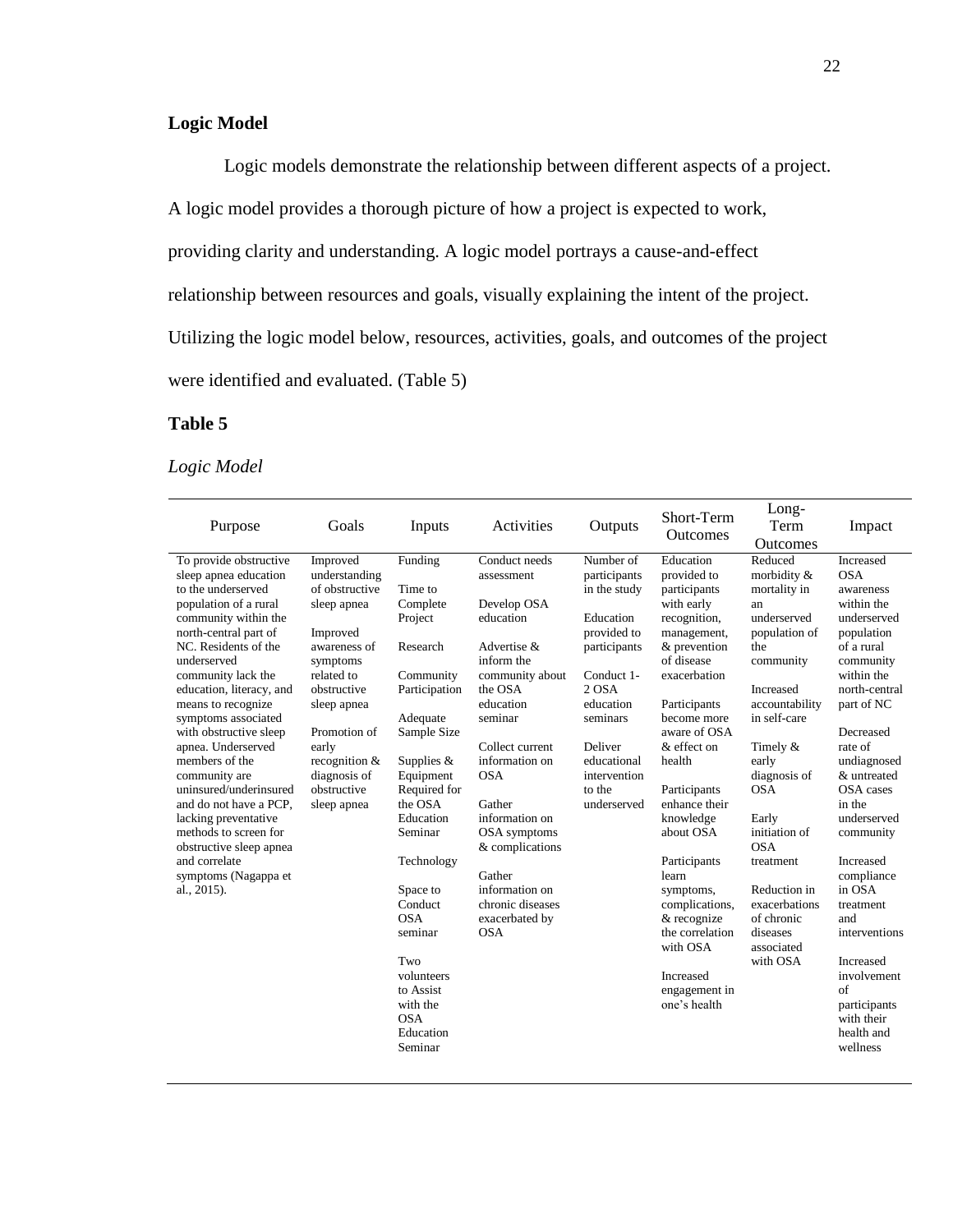#### **Project Implementation**

The purpose of the DNP project was to provide obstructive sleep apnea (OSA) education to adult men and women who reside within the rural community in the northcentral part of NC. The formal proposal of the doctoral project was submitted by the doctoral student and project chair to the School of Nursing Institutional Review Board with approval. The target population for this project was adult men and women of the rural community. The project setting included two county libraries. Quantitative data were collected utilizing a pre-survey assessing the knowledge of obstructive sleep apnea (OSA) prior to receiving health education on OSA. A post-survey assessing the participants' knowledge of OSA following the health education presentation was given to participants. The pre-and post-surveys were created by the DNP project leader for the purposes of this project and were reviewed by the DNP project chair for face validity. The doctoral student and project chair analyzed the data to evaluate the effectiveness of the health education presentation provided.

All subjects were provided informed consent before participation in the educational presentation and completion of pre-and post-surveys. Subjects had the right to choose to participate or withdraw from the project and completion of the pre-and postsurveys. There was no penalty for withdrawing. No personal information or identifiers were collected nor associated with the educational presentation or surveys. Subjects anonymously completed pre-and post-surveys and submitted them into a locked survey box that remained out of sight of the project leader. The project leader was not affiliated with the sites of the project. There were no potential conflicts of interest between the project sites or the subjects.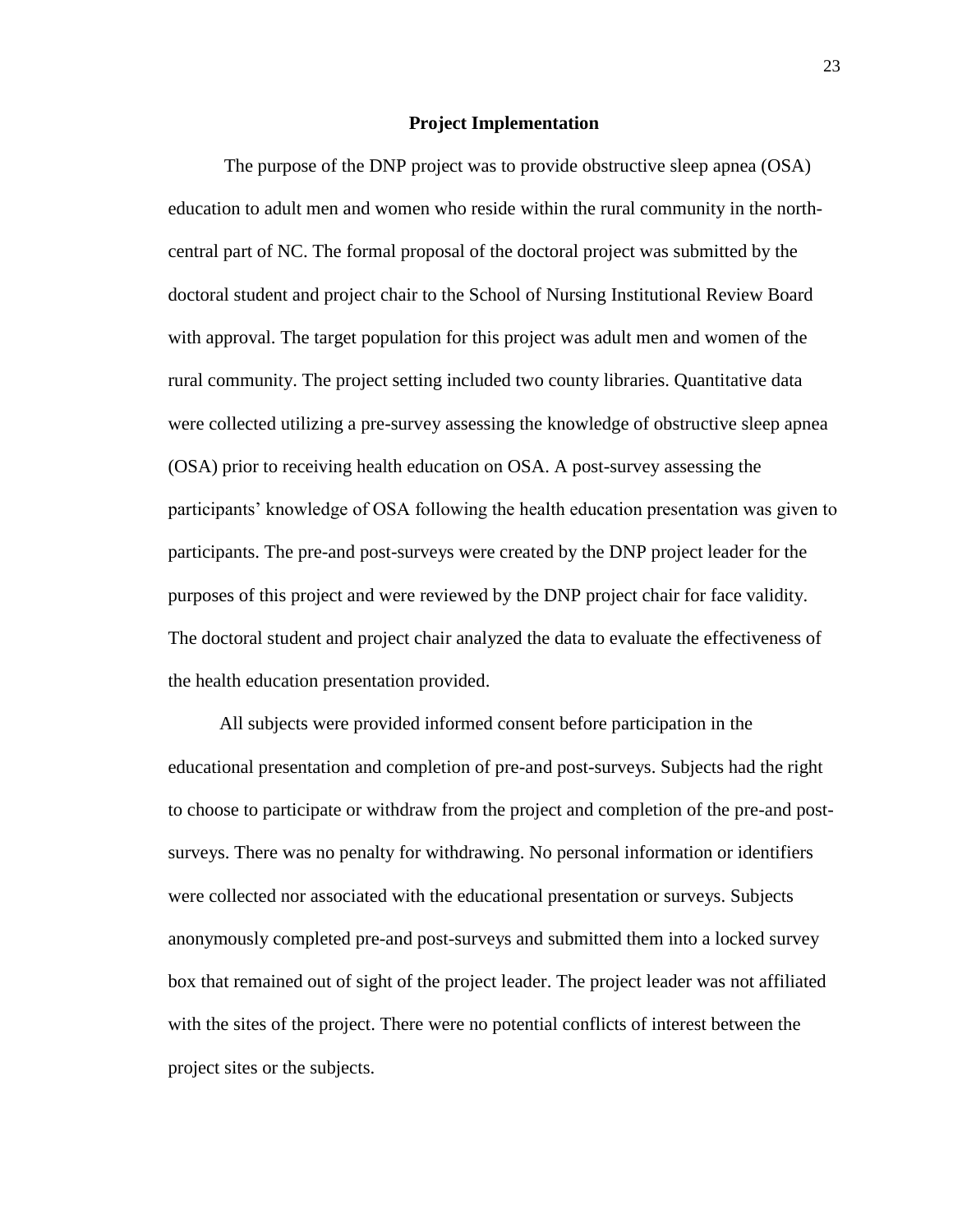The project leader hosted three educational presentation sessions for the adult men and women of the rural community within the north-central part of North Carolina. Permission was obtained by branch managers at two county libraries to conduct educational sessions at their facilities. Flyers were shared via social media and placed in health care offices, community centers, and libraries within the rural community to advertise the free educational event to the rural community. Education was provided on obstructive sleep apnea (what is obstructive sleep apnea, signs and symptoms, effects of obstructive sleep apnea on the body and health, how obstructive sleep apnea is diagnosed, treatments for obstructive sleep apnea, and the importance of early recognition, diagnosis/treatment of obstructive sleep apnea).

The project contained three phases:

• **Phase One:** Upon arrival at the educational presentation, all subjects were given a printed copy of the informed consent and were provided a printed paper copy of the pre-survey for completion, utilized to assess the participant's knowledge of obstructive sleep apnea before the presentation. Participants consented to participate in the survey with the completion of the pre-survey.

The pre-survey included the following:

- 1. What is Obstructive Sleep Apnea?
- 2. Which of the following are symptoms of Obstructive Sleep Apnea?
- 3. Who is at risk of developing Obstructive Sleep Apnea?
- 4. Obstructive Sleep Apnea is screened for often by providers:
- 5. What percentage of the U.S. population is undiagnosed/untreated for Obstructive Sleep Apnea?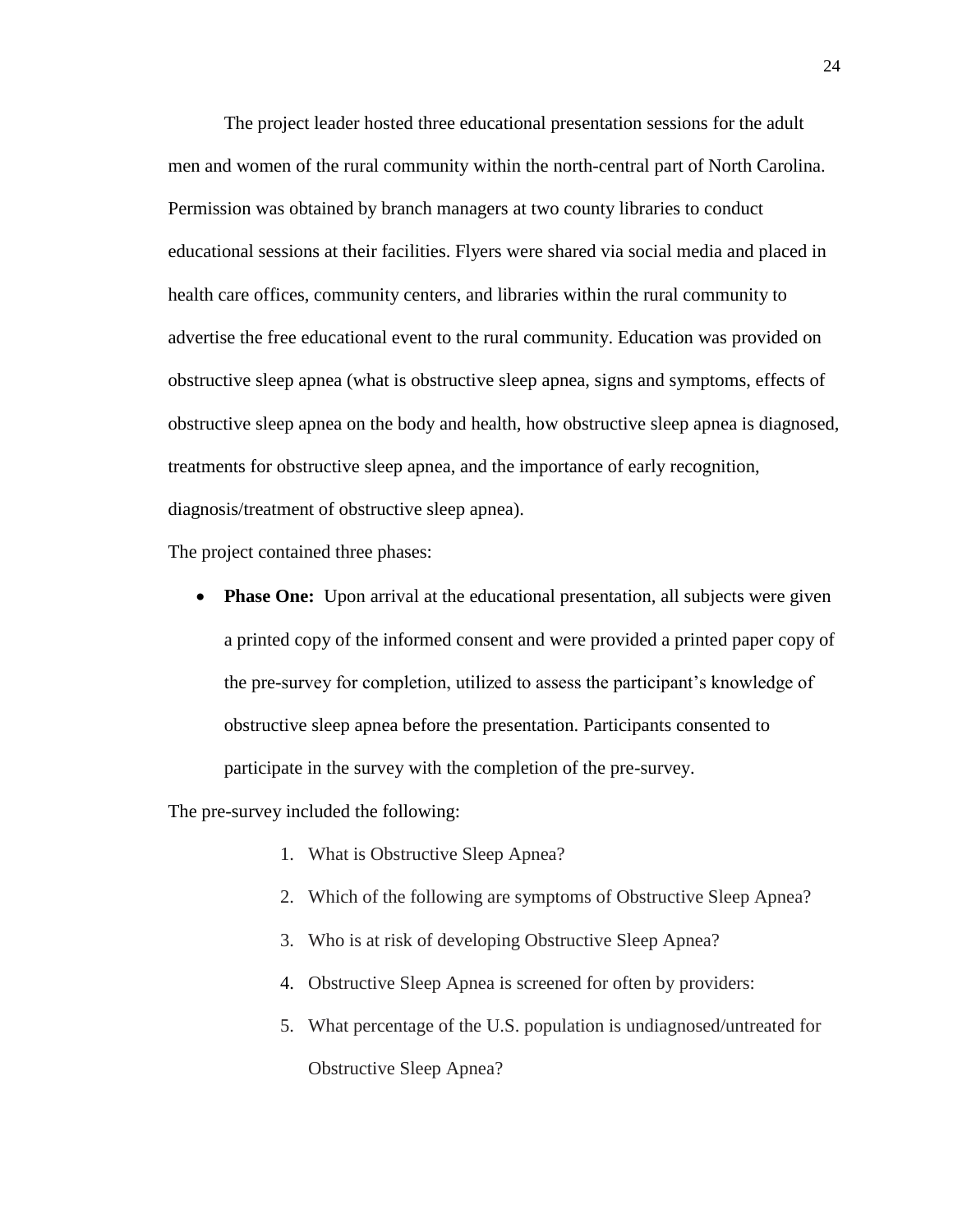- 6. Undiagnosed/untreated Obstructive Sleep Apnea increases one's risk of stroke, heart attack, heart failure, type II diabetes & sudden death:
- **Phase Two:** The educational presentation sessions were conducted by the project leader. Education was provided on obstructive sleep apnea (what is obstructive sleep apnea, signs and symptoms, effects of obstructive sleep apnea on the body and health, how obstructive sleep apnea is diagnosed, treatments for obstructive sleep apnea, and the importance of early recognition, diagnosis/treatment of obstructive sleep apnea) via PowerPoint presentation. The educational presentation session lasted approximately 1.5-2 hours total.
- **Phase Three:** At the conclusion of the educational presentation, all subjects will be provided a printed paper copy of the post-survey for completion, utilized to assess the knowledge of obstructive sleep apnea after the presentation.

The post-survey included the following:

- 1. What is Obstructive Sleep Apnea?
- 2. Which of the following are symptoms of Obstructive Sleep Apnea?
- 3. Who is at risk of developing Obstructive Sleep Apnea?
- 4. Obstructive Sleep Apnea is screened for often by providers:
- 5. What percentage of the U.S. population is undiagnosed/untreated for Obstructive Sleep Apnea?
- 6. Undiagnosed/untreated Obstructive Sleep Apnea increases one's risk of stroke, heart attack, heart failure, type II diabetes & sudden death:
- 7. Please rate the effectiveness of this educational intervention on a scale of 1 (least effective) to 5 (very effective).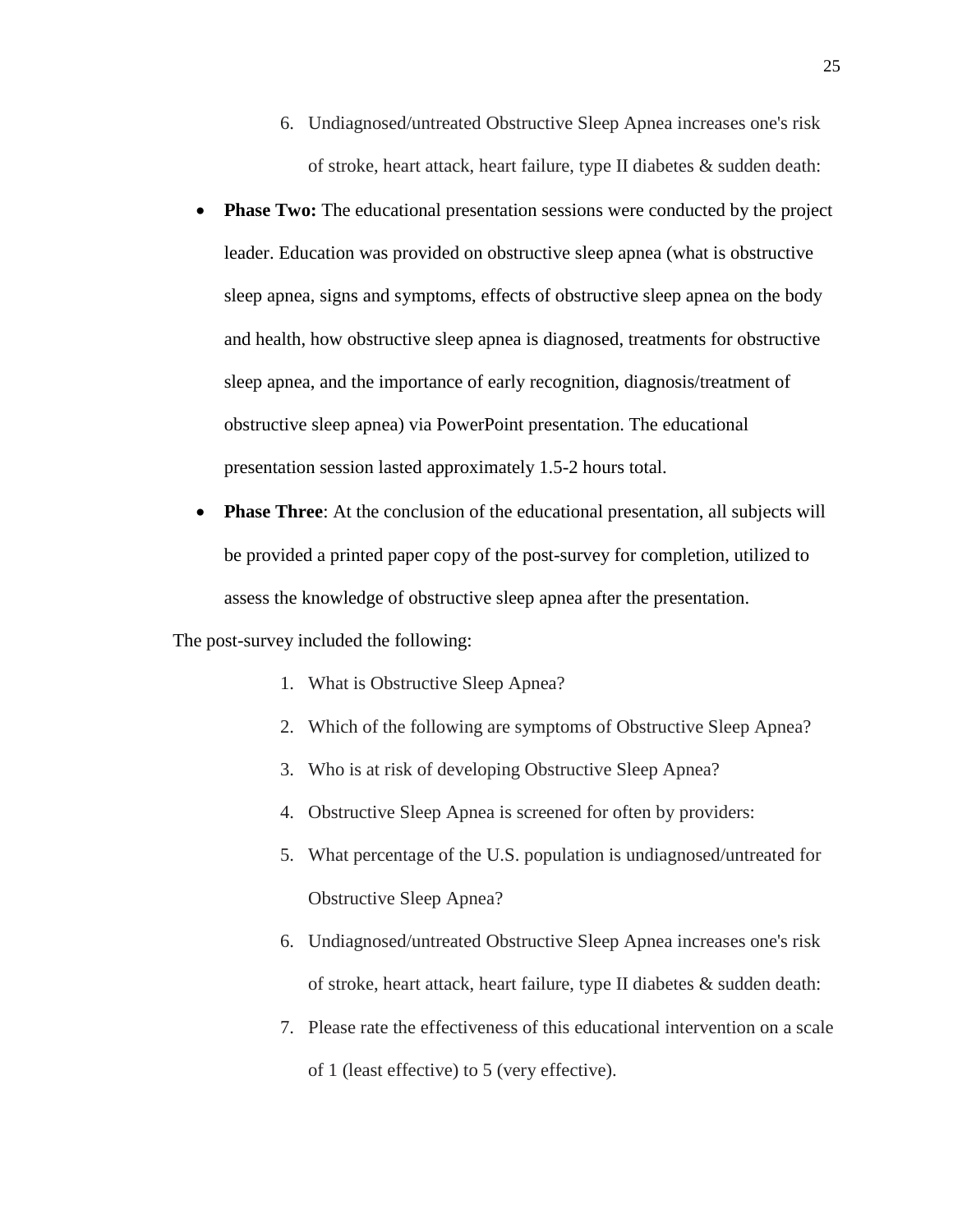- 8. Do you feel you understand more about Obstructive Sleep Apnea?
- 9. Can you now identify signs & symptoms of Obstructive Sleep Apnea?
- 10. If you experience signs & symptoms of Obstructive Sleep Apnea, would you go to your Healthcare provider now knowing the danger of the sleep disorder?
- 11. Do you have any recommendations to improve the educational class in the future?

Participants were given the opportunity at the end of the educational presentation session to complete a STOP-Bang questionnaire handout that assessed his or her risk of obstructive sleep apnea. The STOP-Bang questionnaire handout is a screening tool that participants completed on their own. The subjects were encouraged to take the completed STOP-Bang questionnaires with them to their primary care provider for follow-up if identified as moderate or high risk of obstructive sleep apnea. The STOP-Bang questionnaire handout was not collected, and participants kept the handout for their own knowledge.

Implementation of the project was maintained within budget for the DNP project leader. Costs of project implementation were funded by the DNP project leader. Evaluation of budget and costs of project implementation are provided below. (Table 6)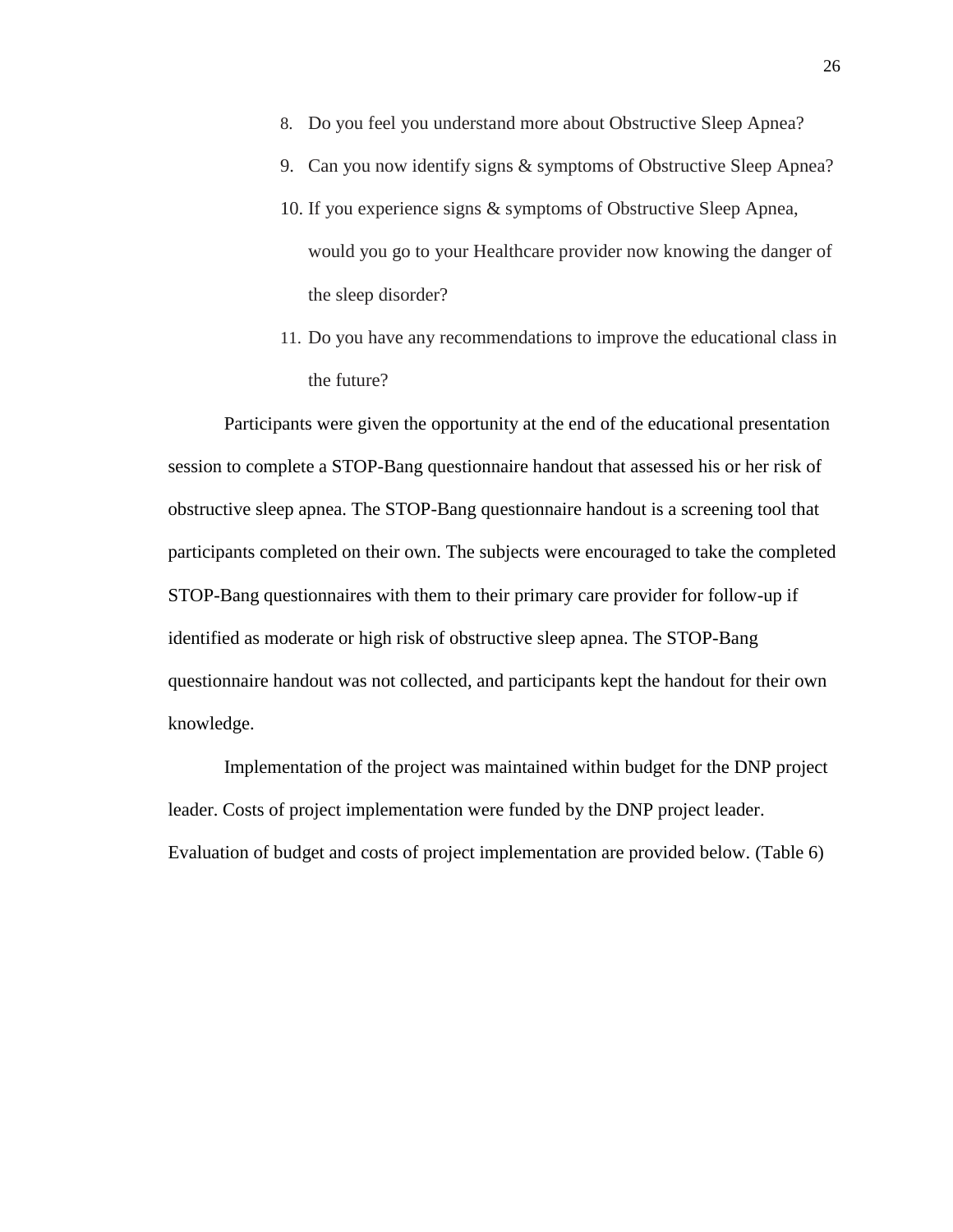# **Table 6**

|                                                         | Project Budget        |                        |                     |
|---------------------------------------------------------|-----------------------|------------------------|---------------------|
| <b>Expenses</b>                                         | <b>Budget</b>         | <b>Estimated Costs</b> | <b>Actual Costs</b> |
|                                                         | <b>Fixed Costs</b>    |                        |                     |
| Personnel                                               | \$40.00               | \$0.00                 | \$0.00              |
| <b>Conference Room Rental</b>                           | \$75.00               | \$50.00                | \$0.00              |
| <b>Advertisement (Personal Social</b><br>Media)         | \$10.00               | \$0.00                 | \$0.00              |
| <b>Advertisement (County Library's</b><br>Social Media) | \$10.00               | \$0.00                 | \$0.00              |
|                                                         | <b>Variable Costs</b> |                        |                     |
| <b>Advertisement Flyers For</b>                         | \$15.00               |                        |                     |
| Education Seminar (Qty:15)                              |                       | \$10.00                | \$3.75              |
| Powerpoint Handouts (Qty:30)                            | \$30.00               | \$20.00                | \$35.00             |
| <b>Printed Stop-Bang Questionnaires</b><br>(Qty:30)     | \$5.00                | \$2.00                 | \$7.50              |
| <b>Printed Education Pre-Survey</b><br>(Qty:30)         | \$5.00                | \$6.00                 | \$7.50              |
| <b>Printed Education Post-Survey</b><br>(Qty:40)        | \$5.00                | \$6.00                 | \$15.00             |
| <b>Box Of Paper Clips</b>                               | \$3.00                | \$1.50                 | \$0.75              |
| <b>Hand Sanitizer</b>                                   | \$5.00                | \$3.00                 | \$3.97              |
| Pens (Box Of 36)                                        | \$8.00                | \$6.00                 | \$4.00              |
| Food (Fruit, Vegetables, Chips,<br>Crackers, Dips)      | \$75.00               | \$50.00                | \$22.00             |

# *Initial & Revised Project Budget Analysis*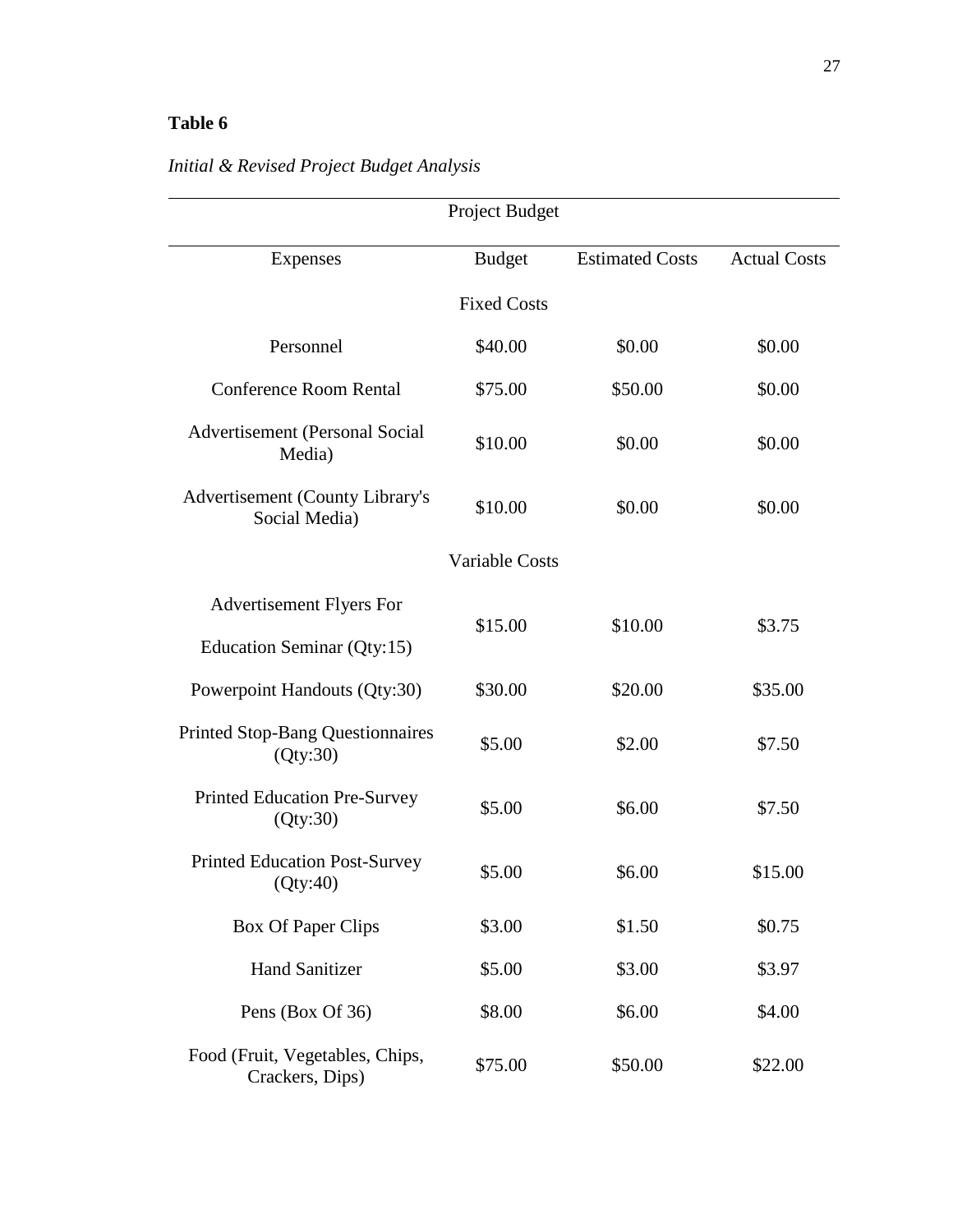| Project Budget            |          |          |          |
|---------------------------|----------|----------|----------|
| Drinks (Water, Soda)      | \$20.00  | \$15.00  | \$10.00  |
| Plates, Napkins, Utensils | \$20.00  | \$15.00  | \$7.00   |
| <b>Total Costs</b>        | \$326.00 | \$184.50 | \$116.47 |

### **Project Closure**

Participation in the project was voluntary and posed no risks to subjects. The project did not involve deception of any kind. Subjects who participated in the project received no incentives. All subjects had the right to withdraw from the project at any time without penalty. If subjects wished to not participate in the project, they were instructed not to complete the pre-or post-survey or submit a blank survey. It was the right of subjects to leave the project at any time. There was no penalty for withdrawing. No personal information or identifiers were collected or associated with surveys.

At the completion of the three educational presentation sessions, the project leader and the project chair assessed, analyzed, and reviewed data collected via the pre-and post-surveys. Survey results and data were documented into a personal, passwordprotected Microsoft Word and Excel Spreadsheet and saved to a personal USB flash drive, and kept with the project leader in a locked box. The results and research were presented in a formal DNP Project paper and on Scholar's Day. Information containing project findings will be presented to community healthcare providers and healthcare organizations via a presentation. The USB flash drive and questionnaires will be stored at the School of Nursing for 3 years and then be destroyed.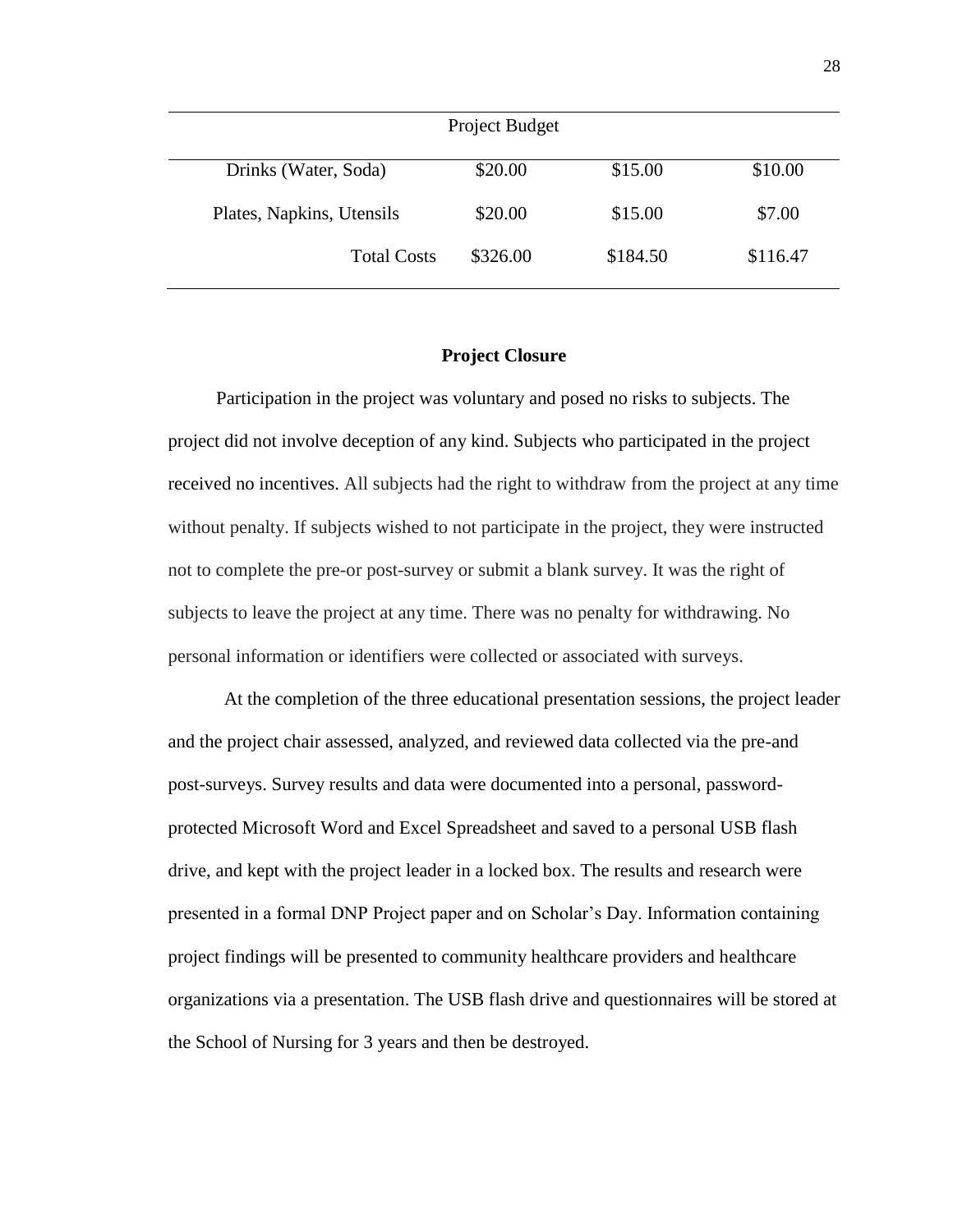#### **Interpretation of Data**

The purpose of the project was to provide obstructive sleep apnea education to the men and women of a rural community. By educating men and women of the rural community, their knowledge of obstructive sleep apnea is enhanced, improving their ability to identify risk factors, symptoms, debilitating effects on the body, and understanding the importance of being diagnosed and treated for the sleep disorder promptly. Early recognition, diagnosis, and prompt treatment of obstructive sleep apnea greatly reduce debilitating consequences and complications one may experience.

A pre-survey was provided for participants to complete prior to receiving education to assess their current knowledge of the sleep disorder. At the completion of the educational presentation, a post-survey was provided for participants to complete to assess their understanding of obstructive sleep apnea after receiving education. The project leader hypothesized participants would be more knowledgeable about obstructive sleep apnea after partaking in the educational presentation, successfully understanding obstructive sleep apnea.

Prior to the educational session, a pre-survey was completed by participants to assess their knowledge of obstructive sleep apnea. Pre-survey results consisted of 56%of the participants answering correctly for question one. Eighty-eight percent of the participants answered correctly for question two. Eighty-eight percent of the participants answered correctly for question three. Sixty-eight percent of the participants answered correctly for question four. Nineteen percent of the participants answered correctly for question five and 100% of the participants answered correctly for question six.

At the completion of the educational presentation, a post-survey was completed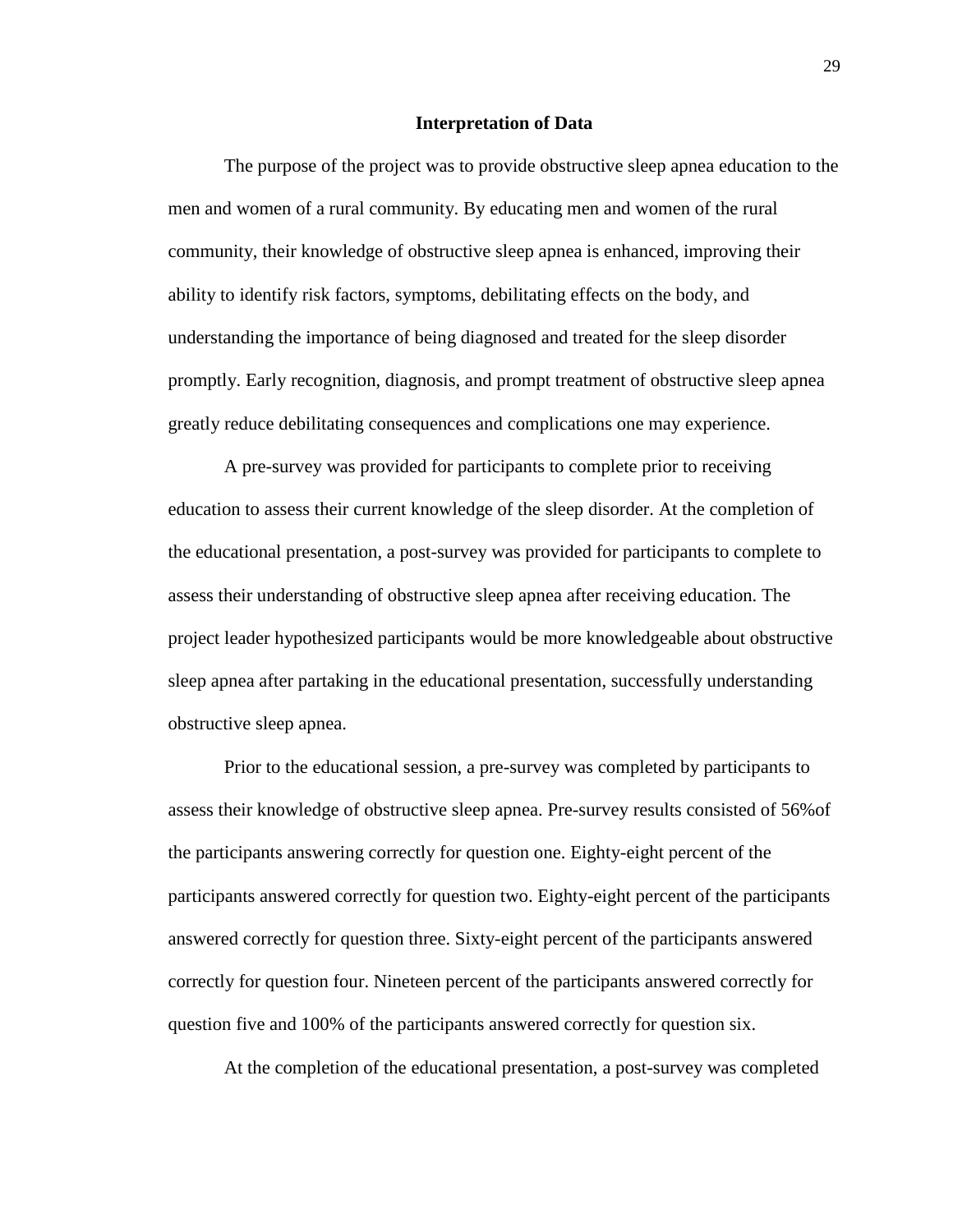by the participants to assess their obstructive sleep apnea knowledge after receiving education. Post-survey results consisted of:

- 94% of the participants answered correctly for question one.
- 100% of the participants answered correctly for question two.
- 100% of the participants answered correctly for question three.
- 88% of the participants answered correctly for question four.
- 94% of the participants answered correctly for question five.
- 100% of the participants answered correctly for question six.

Upon review of the data, participants were effectively educated about obstructive sleep apnea and the accuracy of answers increased post-educational presentation. The following graph summarizes the data comparison between the pre-and post-surveys.

(Figure 3)

# **Figure 3**

# *Pre/Post Survey Results*



*Note*. This figure illustrates the accuracy of survey answers before and after the OSA education presentation.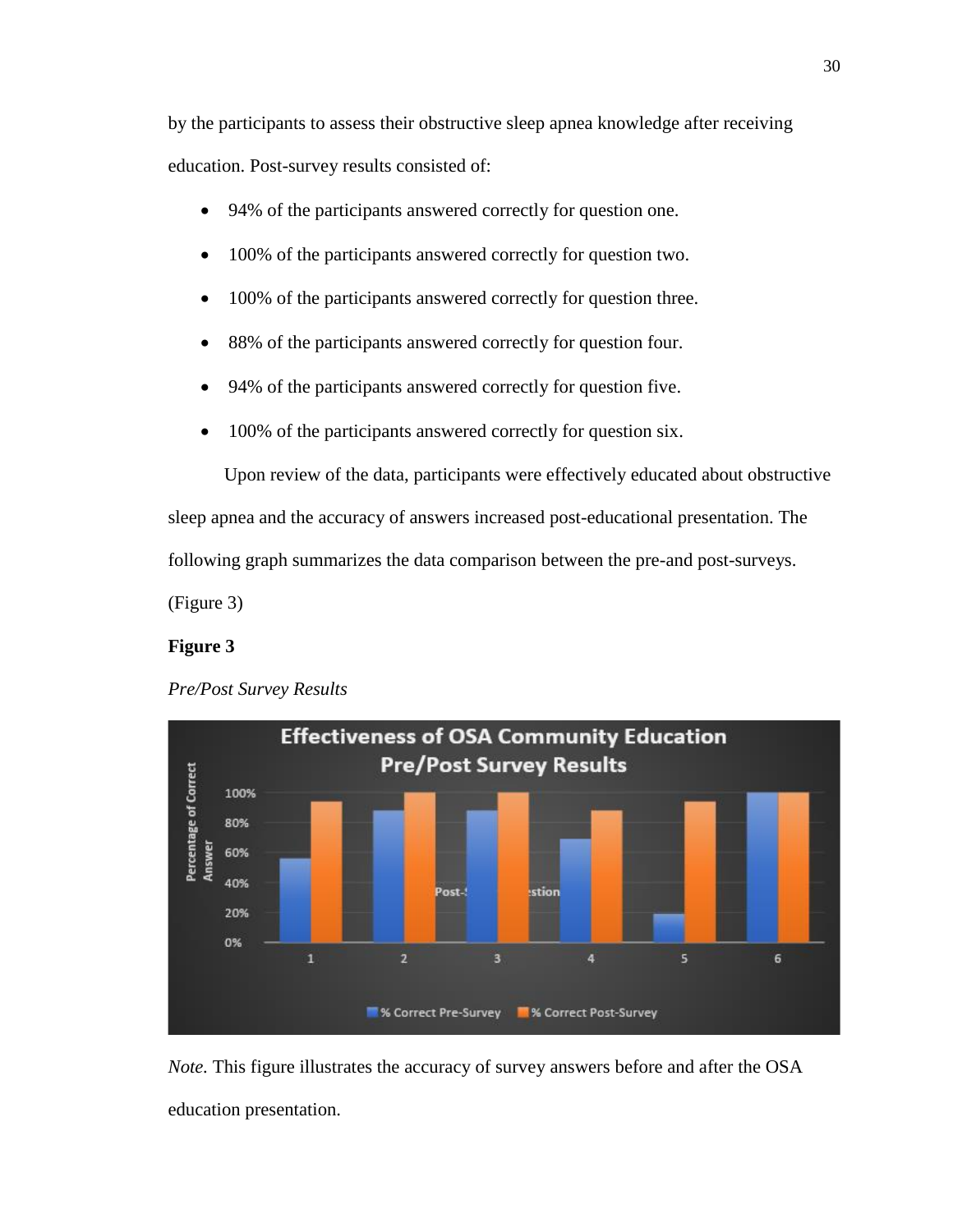Data analysis utilized in this project was accomplished using a paired t-test. The sample size included 16 men and women from the rural community  $(n=16)$ . An analysis measurement of the pre-and post-survey was calculated comparing the survey answers. The results of the pre-survey (M=69.79%, SD=0.2691) and post-survey (M=95.83%, SD=0.0447) indicated the educational presentation provided significant improvement in the knowledge of obstructive sleep apnea. Data analysis resulted:  $t(5) = -2.37$  and pvalue<0.03 conclude the educational presentation effectively improved the participant's knowledge of obstructive sleep apnea.

#### **Conclusion**

Obstructive sleep apnea symptoms, risk factors, effects on the body, treatments, and diagnostics are important components of early recognition and prompt treatment. Participants were able to identify obstructive sleep apnea symptoms, risk factors, effects on the body, and treatments after partaking in the educational presentation. At the conclusion of the project, a higher percentage of the participants answered survey questions accurately, indicating an understanding of the sleep disorder. Providing education to the rural community improved one's knowledge of obstructive sleep apnea which can help lead to early recognition, diagnosis, and prompt treatment of the sleep disorder. In conclusion, the educational session on obstructive sleep apnea was effective in increasing awareness and knowledge in a rural community within the north-central part of North Carolina.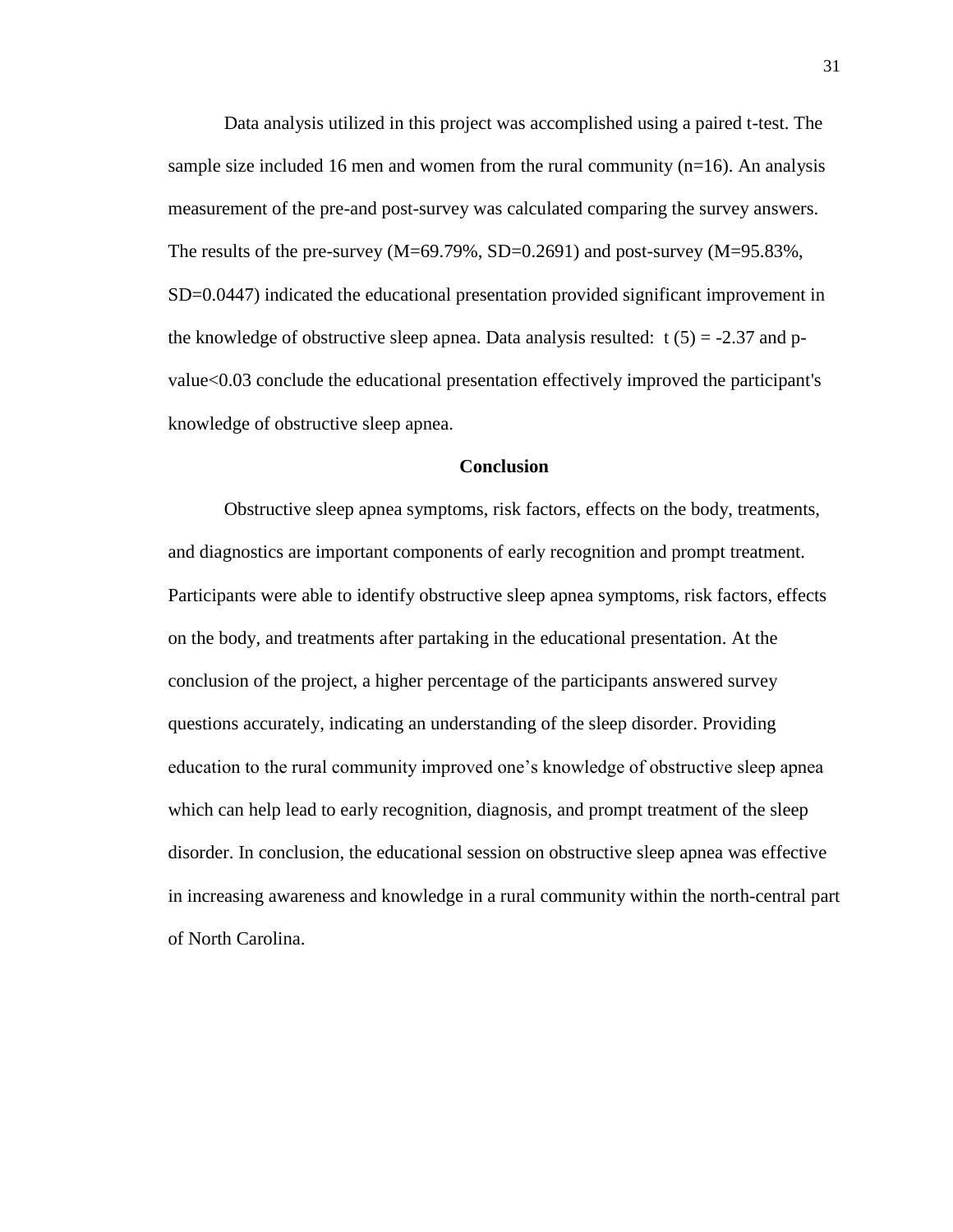#### **References**

- American Academy of Sleep Medicine. (2022). Mild-to-moderate obstructive sleep apnea is associated with hypertension, diabetes. [https://aasm.org/mild-to-moderate](https://aasm.org/mild-to-moderate-obstructive-sleep-apnea-is-associated-with-hypertension-diabetes/)[obstructive-sleep-apnea-is-associated-with-hypertension-diabetes/.](https://aasm.org/mild-to-moderate-obstructive-sleep-apnea-is-associated-with-hypertension-diabetes/)
- Broström, A., Sunnergren, O., Årestedt, K., Johansson, P., Nilsen, P., Fridlund, B., & Svanborg, E. (2013). Undiagnosed obstructive sleep apnea in hypertensive outpatients in primary care—Associations with sleep complaints, depressive symptoms and global perceived health. *Open Journal of Nursing*, *03*(06), 445– 452. [https://doi.org/10.4236/ojn.2013.36060.](https://doi.org/10.4236/ojn.2013.36060)
- Chan, E. Y. (2018). Health promotion planning approaches, human behavioral change models, and health promotion theories. *Oxford Medicine Online*. [https://doi.org/10.1093/med/9780198807179.003.0003.](https://doi.org/10.1093/med/9780198807179.003.0003)
- Evans, D., Coutsaftiki, D., & Fathers, C. P. (2017). Health promotion and public health for nursing students (3rd ed.). Learning Matters, an imprint of SAGE Publications Ltd.
- Fletcher, J. M. (2015). New evidence of the effects of education on health in the US: Compulsory schooling laws revisited. *Social Science & Medicine*, *127*, 101–107. [https://doi.org/10.1016/j.socscimed.2014.09.052.](https://doi.org/10.1016/j.socscimed.2014.09.052)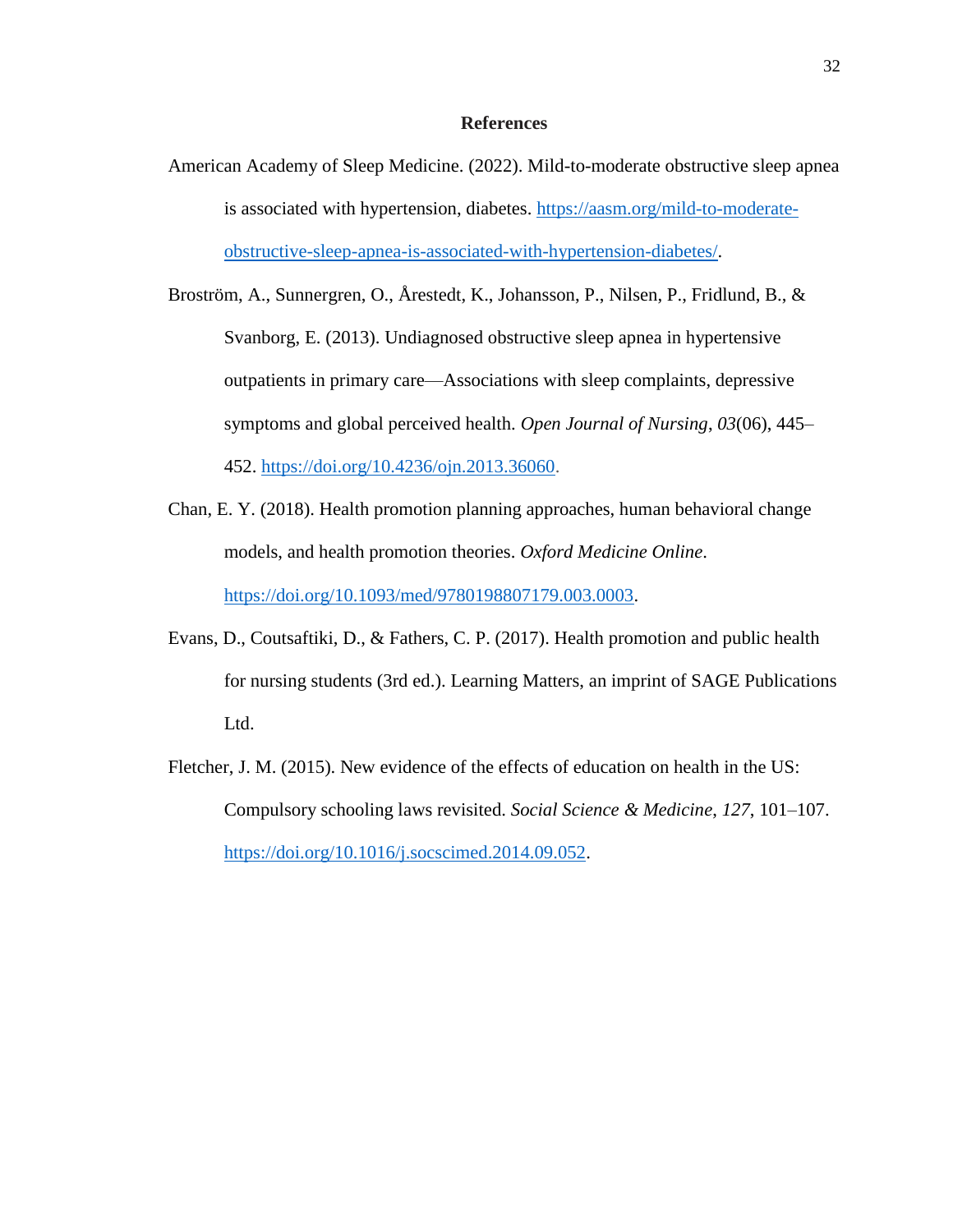Kline, L., (2021, June 3). Clinical presentation and diagnosis of obstructive sleep apnea in adults. *UpToDate*. [https://www-uptodate-com.ezproxy.gardner](https://www-uptodate-com.ezproxy.gardner-webb.edu/contents/clinical-presentation-and-diagnosis-of-obstructive-sleep-apnea-in-%20adults?search=obstructive%20sleep%20apnea&source=search_result&selectedTitle=1~150&usage_type=default&display_rank=1)[webb.edu/contents/clinical-presentation-and-diagnosis-of-obstructive-sleep](https://www-uptodate-com.ezproxy.gardner-webb.edu/contents/clinical-presentation-and-diagnosis-of-obstructive-sleep-apnea-in-%20adults?search=obstructive%20sleep%20apnea&source=search_result&selectedTitle=1~150&usage_type=default&display_rank=1)[apnea-in](https://www-uptodate-com.ezproxy.gardner-webb.edu/contents/clinical-presentation-and-diagnosis-of-obstructive-sleep-apnea-in-%20adults?search=obstructive%20sleep%20apnea&source=search_result&selectedTitle=1~150&usage_type=default&display_rank=1)[adults?search=obstructive%20sleep%20apnea&source=search\\_result&selectedTit](https://www-uptodate-com.ezproxy.gardner-webb.edu/contents/clinical-presentation-and-diagnosis-of-obstructive-sleep-apnea-in-%20adults?search=obstructive%20sleep%20apnea&source=search_result&selectedTitle=1~150&usage_type=default&display_rank=1)

[le=1~150&usage\\_type=default&display\\_rank=1.](https://www-uptodate-com.ezproxy.gardner-webb.edu/contents/clinical-presentation-and-diagnosis-of-obstructive-sleep-apnea-in-%20adults?search=obstructive%20sleep%20apnea&source=search_result&selectedTitle=1~150&usage_type=default&display_rank=1)

Nagappa, M., Liao, P., Wong, J., Auckley, D., Ramachandran, S. K., Memtsoudis, S., Mokhlesi, B., & Chung, F. (2015). Validation of the stop-bang questionnaire as a screening tool for obstructive sleep apnea among different populations: A systematic review and meta-analysis. *PLoS One, 10*(12).

[http://dx.doi.org.ezproxy.gardner-webb.edu/10.1371/journal.pone.0143697.](http://dx.doi.org.ezproxy.gardner-webb.edu/10.1371/journal.pone.0143697)

- Nutbeam, D. (2018). Health education and health promotion revisited. *Health Education Journal*, *78*(6), 705–709. [https://doi.org/10.1177/0017896918770215.](https://doi.org/10.1177/0017896918770215)
- Obaremi, O. D., & Olatokun, W. M. (2021). A survey of health information source use in rural communities identifies complex health literacy barriers. *Health Information & Libraries Journal*. [https://doi.org/10.1111/hir.12364.](https://doi.org/10.1111/hir.12364)
- Pepin, J., (2021, April 24). Evaluation and management of residual excessive sleepiness in adults with obstructive sleep apnea. *UpToDate.* [https://www-uptodate](https://www-uptodate-com.ezproxy.gardner-webb.edu/contents/evaluation-and-management-of-residual-excessive-sleepiness-in-adults-with-obstructive-sleep-apnea?search=obstructive%20sleep%20apnea&topicRef=7695&source=see_link)[com.ezproxy.gardner-webb.edu/contents/evaluation-and-management-of-residual](https://www-uptodate-com.ezproxy.gardner-webb.edu/contents/evaluation-and-management-of-residual-excessive-sleepiness-in-adults-with-obstructive-sleep-apnea?search=obstructive%20sleep%20apnea&topicRef=7695&source=see_link)[excessive-sleepiness-in-adults-with-obstructive-sleep-](https://www-uptodate-com.ezproxy.gardner-webb.edu/contents/evaluation-and-management-of-residual-excessive-sleepiness-in-adults-with-obstructive-sleep-apnea?search=obstructive%20sleep%20apnea&topicRef=7695&source=see_link)

[apnea?search=obstructive%20sleep%20apnea&topicRef=7695&source=see\\_link.](https://www-uptodate-com.ezproxy.gardner-webb.edu/contents/evaluation-and-management-of-residual-excessive-sleepiness-in-adults-with-obstructive-sleep-apnea?search=obstructive%20sleep%20apnea&topicRef=7695&source=see_link)

Raingruber, B. (2017). *Health Promotion Theories*. In contemporary health promotion: In nursing practice (2nd ed., pp. 53–94). Jones & Bartlett Learning.